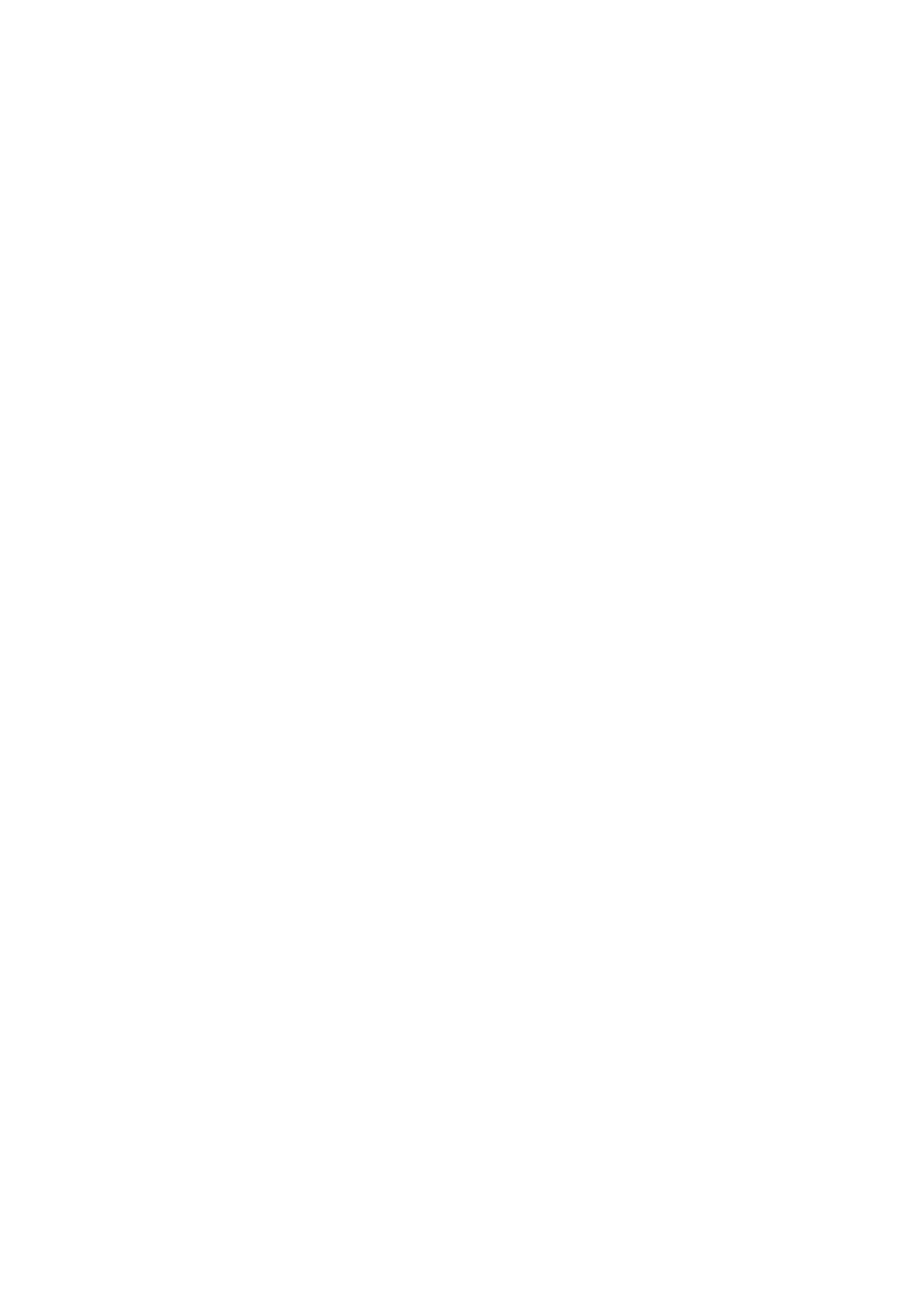# **UTILITIES, SCIENCE AND INNOVATION COMMITTEE**

| <b>Chair</b>           | Mr Shane King MP, Member for Kallangur                                 |
|------------------------|------------------------------------------------------------------------|
| <b>Deputy Chair</b>    | Mr Robert Molhoek MP, Member for Southport                             |
| <b>Members</b>         | Mr Don Brown MP, Member for Capalaba                                   |
|                        | Mr Jason Costigan MP, Member for Whitsunday                            |
|                        | Mr Dale Last MP, Member for Burdekin                                   |
|                        | Mr Chris Whiting MP, Member for Murrumba                               |
|                        |                                                                        |
| <b>Committee Staff</b> | Ms Kate McGuckin, Research Director                                    |
|                        | Ms Rachelle Stacey, Principal Research Officer                         |
|                        | Ms Lisa Van Der Kley, Executive Assistant                              |
|                        | Ms Julie Fidler, Executive Assistant                                   |
|                        |                                                                        |
| <b>Contact details</b> | Utilities, Science and Innovation Committee<br><b>Parliament House</b> |
|                        | <b>Cnr George and Alice Streets</b>                                    |
|                        | Brisbane Qld 4000                                                      |
| <b>Telephone</b>       | +61 7 3553 6633                                                        |
| Fax                    | +61 7 3553 6639                                                        |
| <b>Email</b>           | usic@parliament.qld.gov.au                                             |
| Web                    | www.parliament.qld.gov.au/usic                                         |

#### **Acknowledgements**

The Committee wishes to acknowledge the assistance provided by departmental officers during the course of the Committee's inquiry.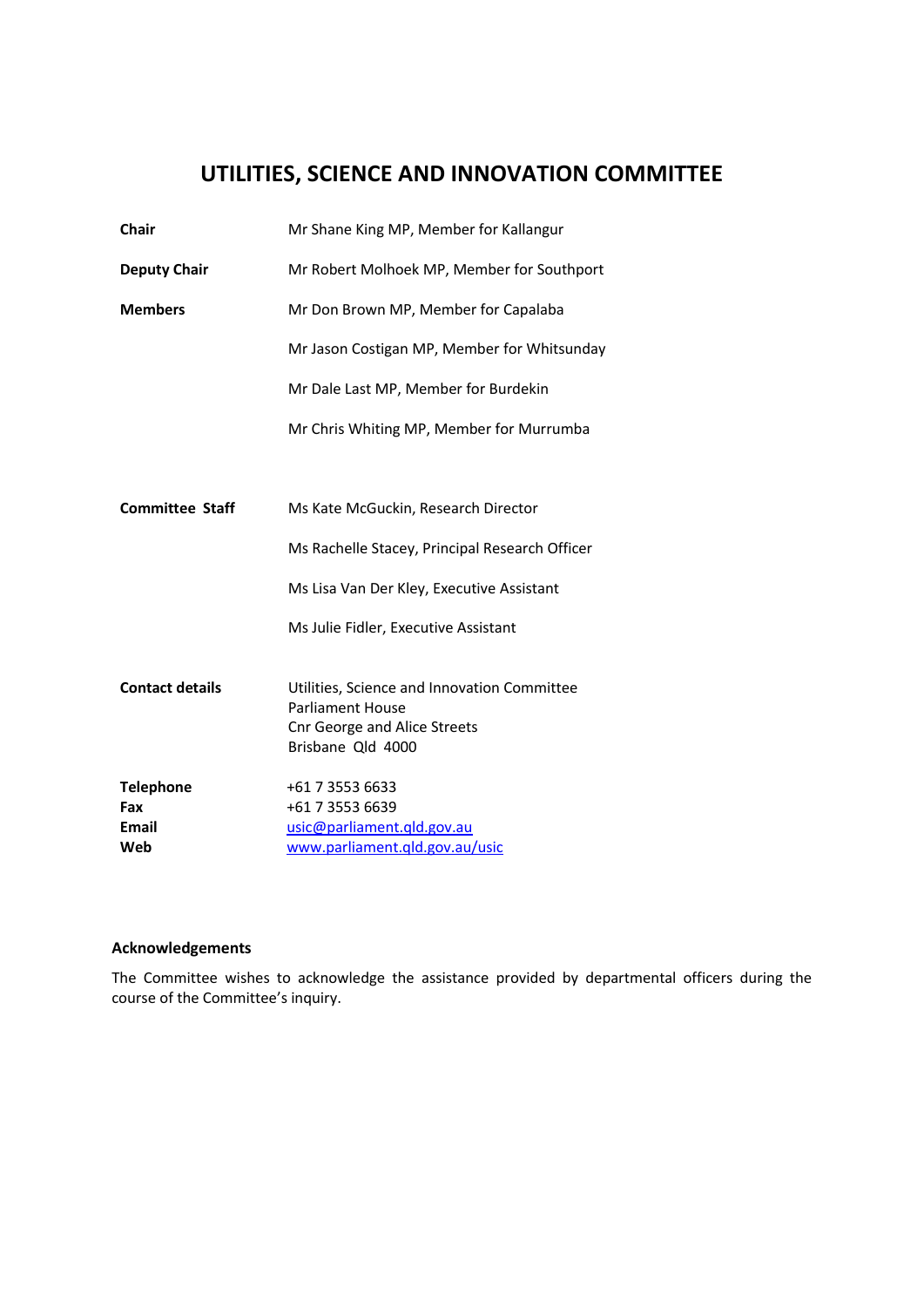# **Contents**

| 1.           |              |                                                                                             |  |
|--------------|--------------|---------------------------------------------------------------------------------------------|--|
|              | 1.1          |                                                                                             |  |
|              | 1.2          |                                                                                             |  |
|              | 1.3          |                                                                                             |  |
| $\mathbf{2}$ |              |                                                                                             |  |
| 3            |              | Minister for Main Roads, Road Safety and Ports and Minister for Energy and Water Supply 3   |  |
|              | 3.1<br>3.1.1 |                                                                                             |  |
|              | 3.2          |                                                                                             |  |
|              | 3.3<br>3.3.1 |                                                                                             |  |
|              | 3.4          |                                                                                             |  |
|              | 3.5          |                                                                                             |  |
|              | 3.6          | Key issues raised at the public hearing - Main Roads, Road Safety and Ports                 |  |
| 4            |              | Minister for Housing and Public Works and Minister for Science and Innovation11             |  |
|              | 4.1<br>4.1.1 |                                                                                             |  |
|              | 4.2          |                                                                                             |  |
|              | 4.3          |                                                                                             |  |
|              | 4.4          |                                                                                             |  |
|              | 4.5          |                                                                                             |  |
|              | 4.6          |                                                                                             |  |
|              | 4.7<br>4.7.1 |                                                                                             |  |
|              | 4.8          |                                                                                             |  |
|              | 4.9          |                                                                                             |  |
|              | 4.10         |                                                                                             |  |
|              | 4.11         | Key issues raised at the public hearing - Science, Information Technology and Innovation 23 |  |
|              |              |                                                                                             |  |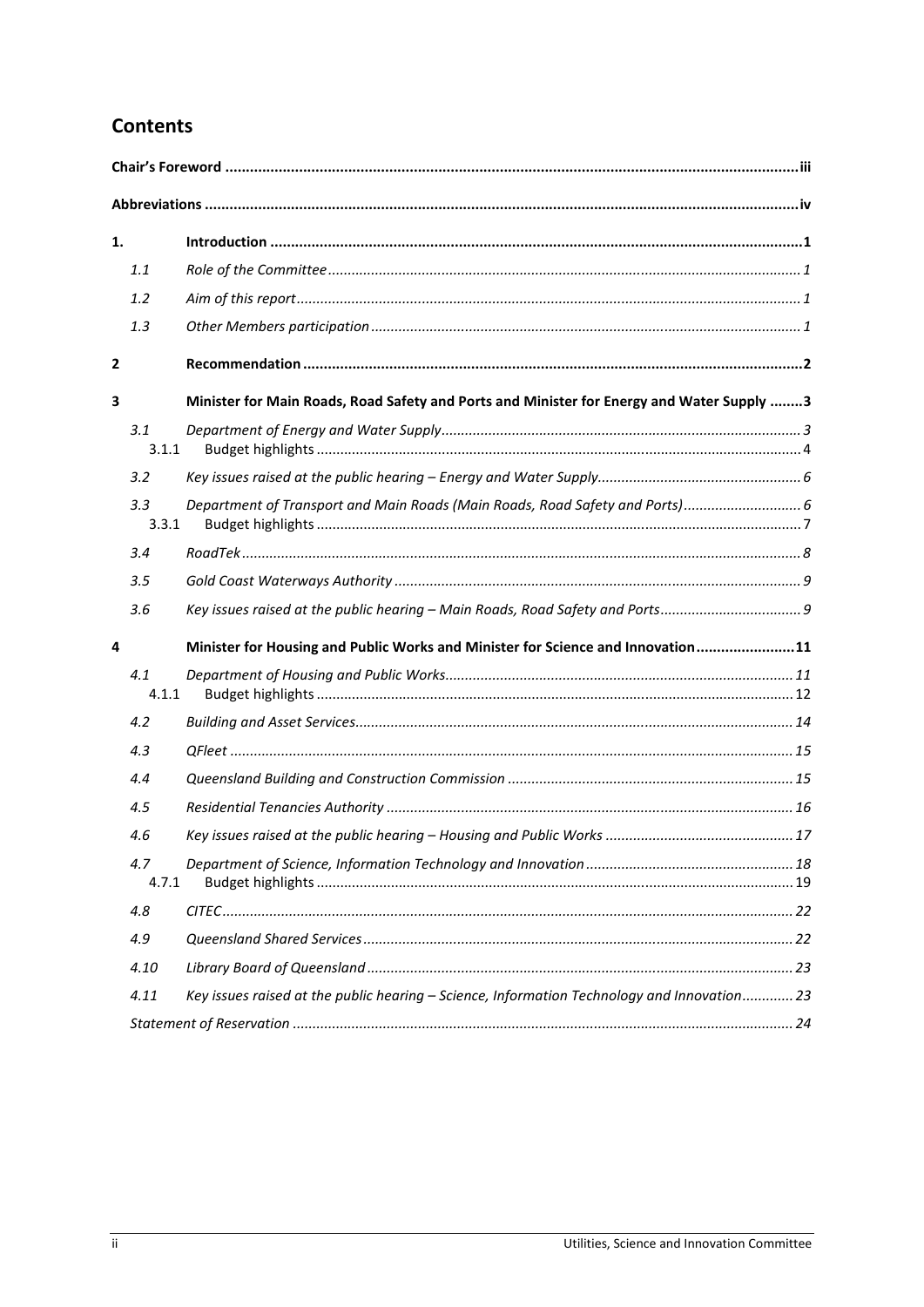# **Chair's Foreword**

This report presents a summary of the Utilities, Science and Innovation Committee's examination of the Budget Estimates for the 2015-16 financial year.

Consideration of the Budget Estimates allows for the public examination of both the responsible Minister and Chief Executive Officers of agencies within the Committee's portfolio area. This examination was undertaken through a process of questions on notice and public hearing.

The Committee has made one recommendation as follows:

• *that the proposed expenditure, as detailed in the Appropriation Bill 2015 for the Committee's areas of responsibility, be agreed to by the Legislative Assembly without amendment*.

On behalf of the Committee, I wish to thank each Minister and their departmental officers for their cooperation in providing information to the Committee throughout this process.

I would also like to thank the members of the Committee for their hard work and valuable contribution and the Committee's secretariat for their assistance and support through the process.

 $Sha-$  King

Shane King MP **Chair** 

September 2015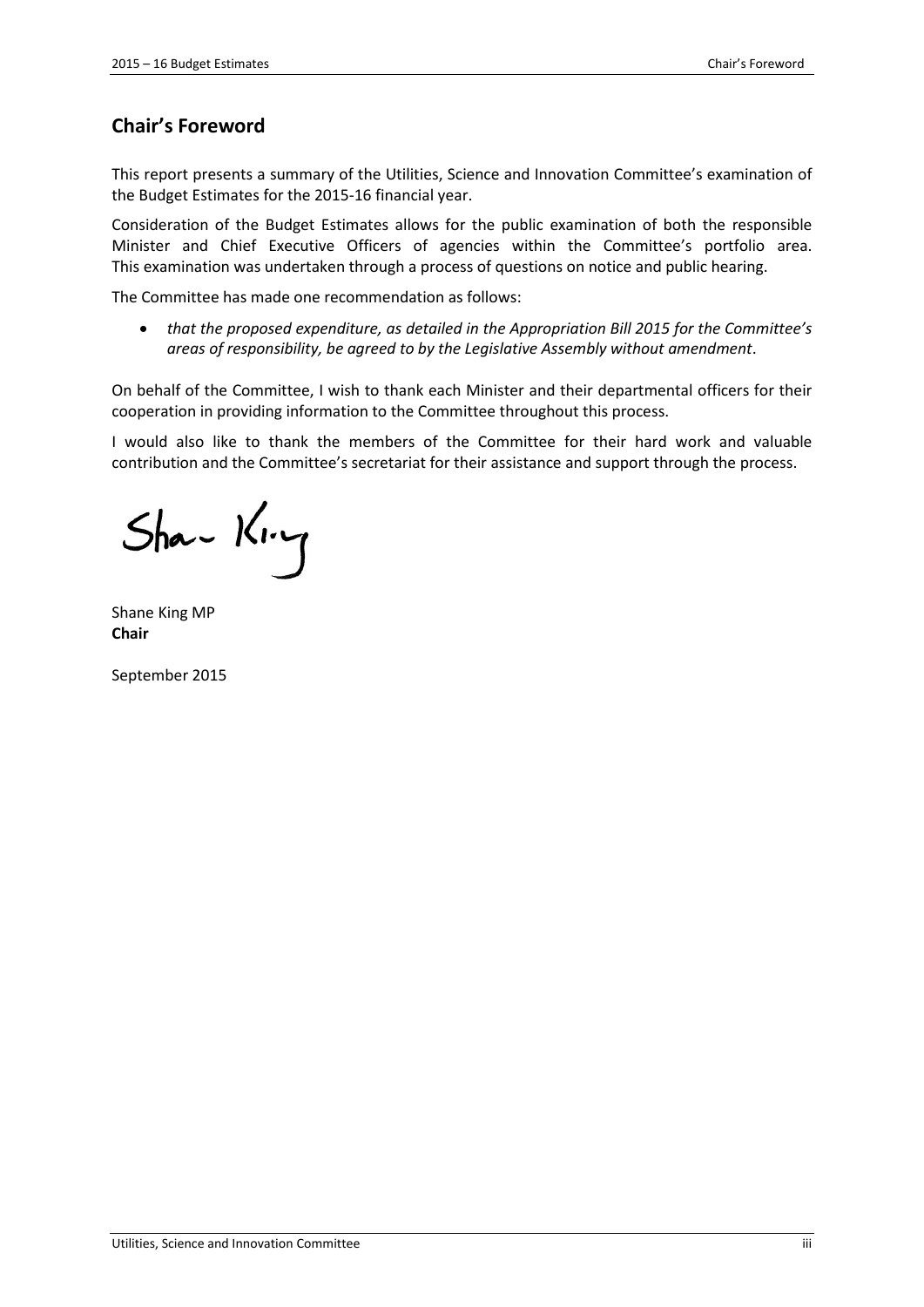# **Abbreviations**

| <b>BCIPA</b>        | Building and Construction Industry Payments Act 2004         |
|---------------------|--------------------------------------------------------------|
| <b>CS Energy</b>    | <b>CS Energy Limited</b>                                     |
| <b>CSO</b>          | <b>Community Service Obligation</b>                          |
| <b>DEWS</b>         | Department of Energy and Water Supply                        |
| <b>DHPW</b>         | Department of Housing and Public Works                       |
| <b>DSITI</b>        | Department of Science, Information Technology and Innovation |
| <b>DTMR</b>         | Department of Transport and Main Roads                       |
| <b>Ergon Energy</b> | <b>Ergon Energy Corporation Limited</b>                      |
| EEQ                 | Ergon Energy Queensland Pty Ltd                              |
| Energex             | <b>Energex Limited</b>                                       |
| GAWB                | Gladstone Area Water Board                                   |
| GOC                 | Government Owned Corporation                                 |
| ICT                 | Information and communication technology                     |
| <b>MIWB</b>         | Mount Isa Water Board                                        |
| Powerlink           | <b>Powerlink Queensland</b>                                  |
| QBCC                | Queensland Building and Construction Commission              |
| <b>QBCC Act</b>     | Queensland Building and Construction Commission Act 1991     |
| QSA                 | <b>Queensland State Archives</b>                             |
| QSS                 | <b>Queensland Shared Services</b>                            |
| <b>RTA</b>          | <b>Residential Tenancies Authority</b>                       |
| <b>RTRA Act</b>     | Residential Tenancies and Rooming Accommodation Act 2008     |
| <b>SLQ</b>          | <b>State Library of Queensland</b>                           |
| Stanwell            | <b>Stanwell Corporation Limited</b>                          |
| SunWater            | SunWater Limited                                             |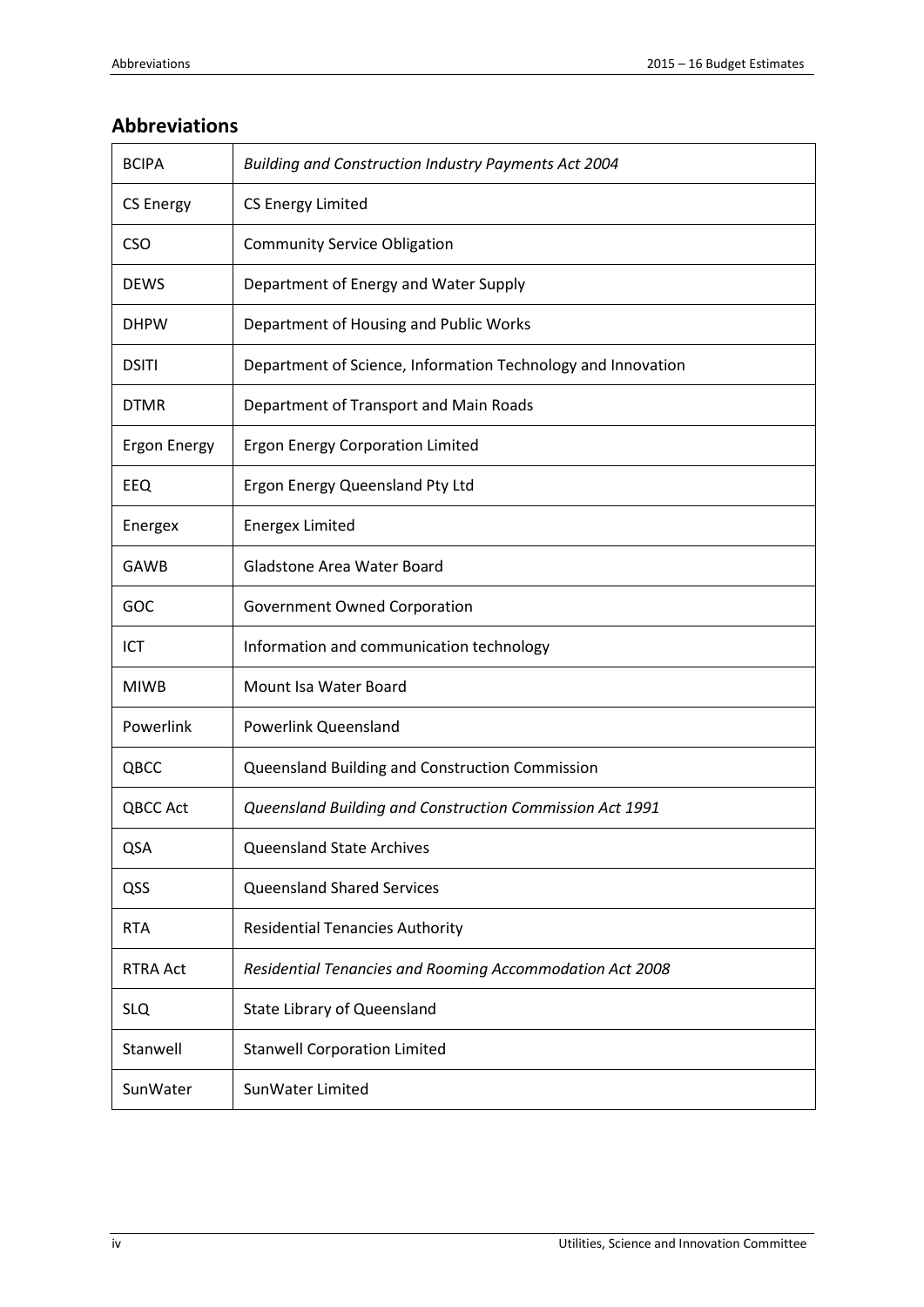# **1. Introduction**

### *1.1 Role of the Committee*

The Utilities, Science and Innovation Committee (the Committee) is a portfolio committee established by the Legislative Assembly of Queensland (the Legislative Assembly) on 26 March 2015.

The Committee's primary areas of responsibility are:

- main roads, road safety, ports
- energy and water supply
- housing and public works
- science, information technology and innovation.<sup>1</sup>

On 17 July 2015, the Appropriation Bill 2015 and the estimates for the Committee's areas of responsibility were referred to the Committee for investigation and report.<sup>2</sup>

The Committee conducted a public hearing on 28 August 2015 and took evidence about the proposed expenditure from the Minister for Main Roads, Road Safety and Ports and Minister for Energy and Water Supply, the Minister for Housing and Public Works and Minister for Science and Innovation and other witnesses. The transcript of the Committee hearing can be accessed here.

# *1.2 Aim of this report*

The Committee considered the estimates referred to it by using information contained in:

- budget papers
- answers to pre-hearing questions on notice
- evidence taken at the hearing
- additional information given in relation to answers.

This report summarises the estimates referred to the Committee and highlights some of the issues the Committee examined.

Prior to the public hearing, the Committee provided the Minister for Main Roads, Road Safety and Ports and Minister for Energy and Water Supply, and the Minister for Housing and Public Works and Minister for Science and Innovation with questions on notice in relation to the estimates.

Answers to the Committee's pre-hearing questions on notice, documents tabled during the hearing, answers and additional information provided by Ministers after the hearing, and minutes of the Committee's meetings are included in a volume of additional information tabled with this report.

#### *1.3 Other Members participation*

The Committee gave leave for other Members to participate in the hearing. The following Members participated in the hearing:

• Mr Andrew Powell MP, Member for Glass House, attended and asked questions for the period between 9.00am and 11.00am of the estimates hearing for the Minister for Main Roads, Road Safety, Ports and Minister for Energy and Water Supply.

<sup>1</sup> Standing Rules and Orders of the Legislative Assembly, Schedule 6. The schedule provides that departments, statutory authorities, GOCs or other administrative units related to the relevant Minister's responsibilities regarding these areas are included.

<sup>2</sup> Standing Order 177 provides for the automatic referral of the Annual Appropriation Bills to portfolio committees once the Bills have been read a second time.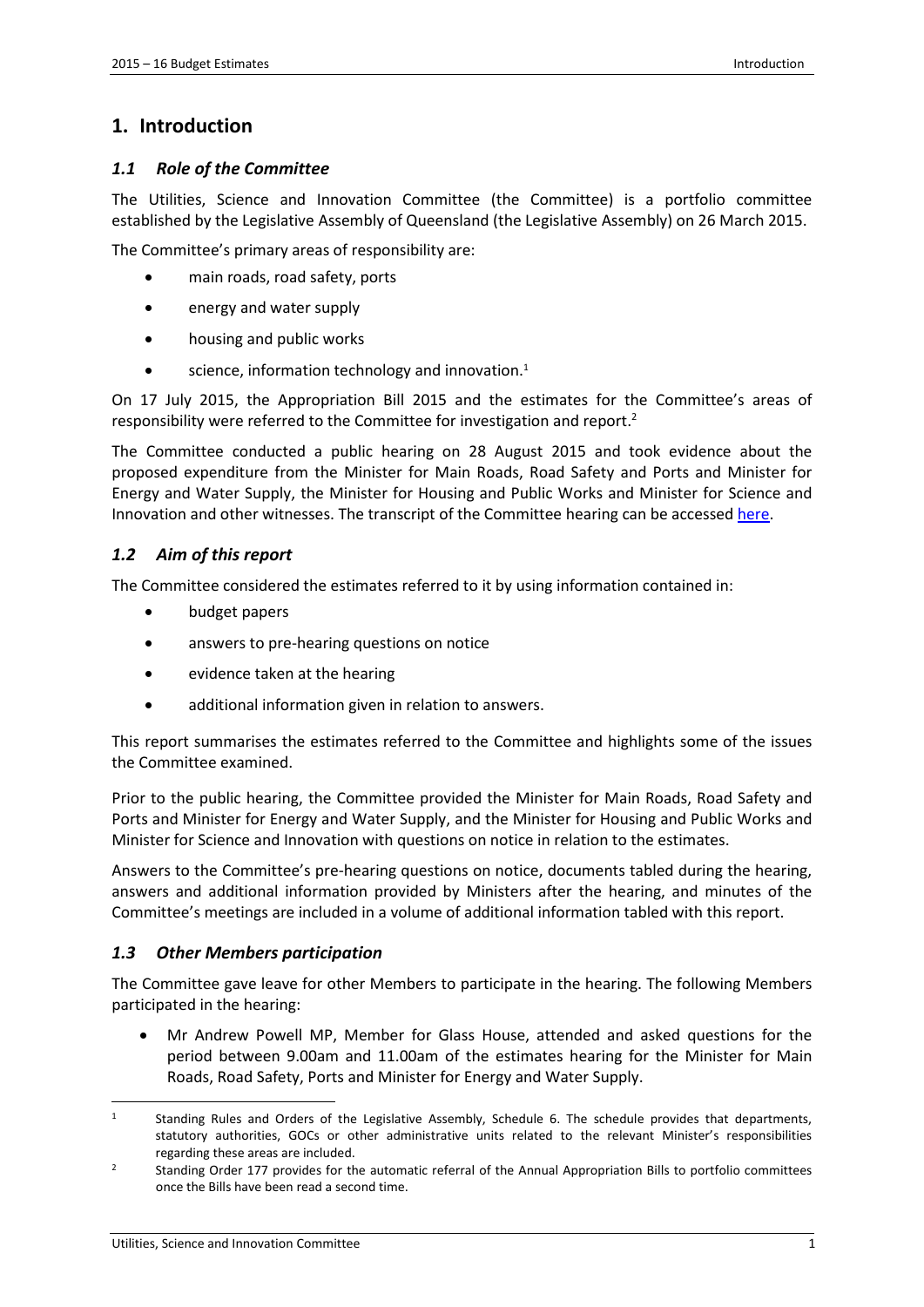- Mr Scott Emerson MP, Member for Indooroopilly, attended and asked questions for the period between 11.30am and 1.30pm of the estimates hearing for the Minister for Main Roads, Road Safety, Ports and Minister for Energy and Water Supply.
- Miss Fiona Simpson MP, Member for Maroochydore, attended and asked questions for the period between 11.30am and 1.30pm of the estimates hearing for the Minister for Main Roads, Road Safety, Ports and Minister for Energy and Water Supply.
- Mr Tim Mander MP, Member for Everton, attended and asked questions for the period between 2.30pm and 4.30pm of the estimates hearing for the Minister for Housing and Public Works and Minister for Science and Innovation.
- Mr John McVeigh MP, Member for Toowoomba South, attended and asked questions for the period between 5.00pm and 6.00pm of the estimates hearing for the Minister for Housing and Public Works and Minister for Science and Innovation.

# **2 Recommendation**

Pursuant to Standing Order 187(1), the Committee must state whether the proposed expenditures referred to it are agreed to.

#### **Recommendation 1**

The Committee recommends that the proposed expenditure, as detailed in the Appropriation Bill 2015 for the Committee's areas of responsibility, be agreed to by the Legislative Assembly without amendment.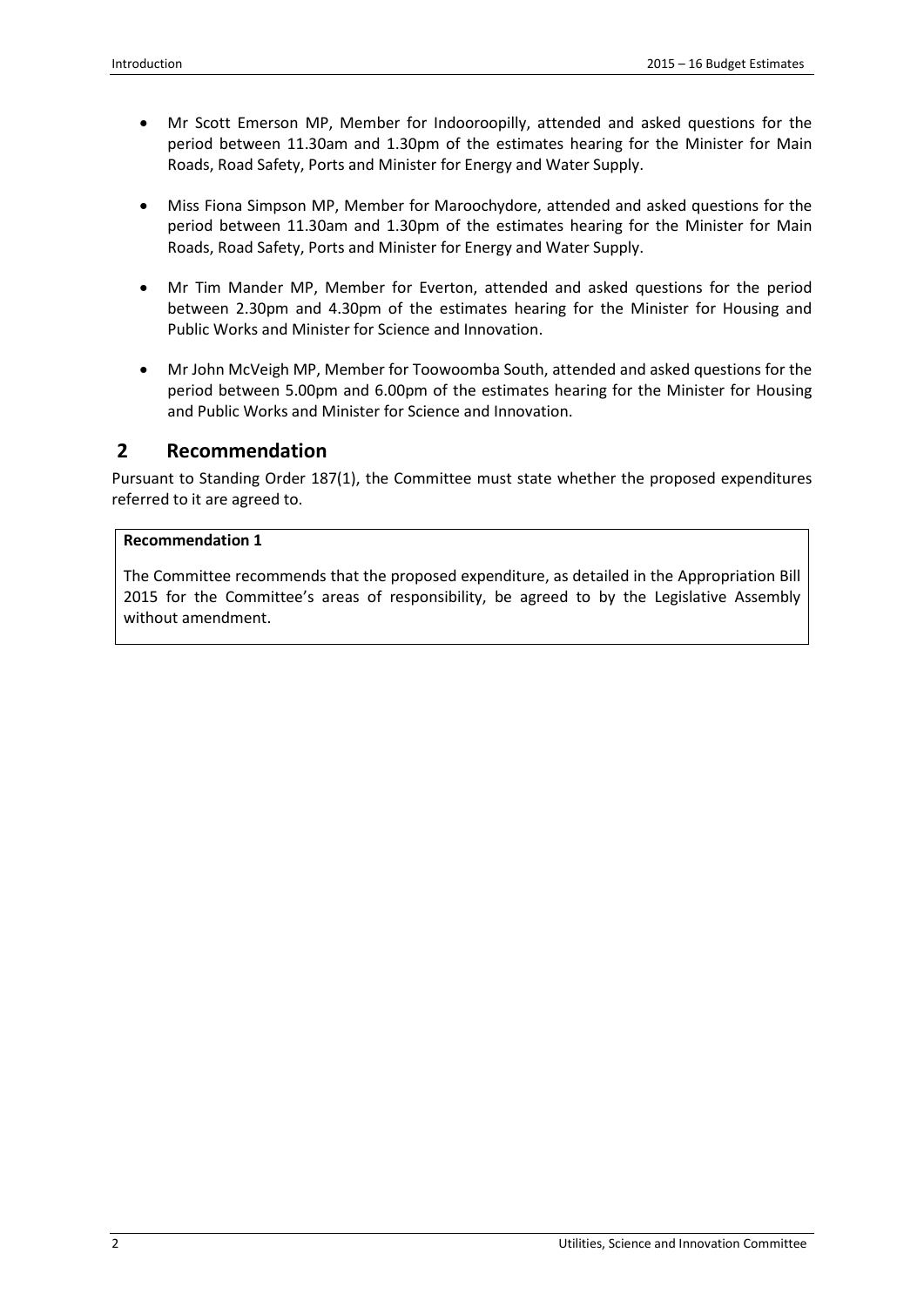# **3 Minister for Main Roads, Road Safety and Ports and Minister for Energy and Water Supply**

The Minister for Main Roads, Road Safety and Ports and Minister for Energy and Water Supply is the Minister responsible for the Department of Energy and Water Supply (DEWS) and the energy and water supply portfolio which includes statutory bodies reporting to the Minister and energy and water supply government-owned corporations:

- CS Energy Limited (CS Energy)
- Stanwell Corporation Limited (Stanwell)
- Energex Limited (Energex)
- Ergon Energy Corporation Limited (Ergon Energy)
- Powerlink Queensland (Powerlink)
- SunWater Limited (SunWater)
- Gladstone Area Water Board (GAWB)
- Mount Isa Water Board (MIWB)
- Seqwater. $3$

The Minister is also the Minister responsible for main roads, road safety and ports which are administered through the Department of Transport and Main Roads (DTMR) and its entities RoadTek and the Gold Coast Waterways Authority.<sup>4</sup>

#### *3.1 Department of Energy and Water Supply*

DEWS has two service areas:

- Energy responsible for policy development, reform and regulation of the Queensland energy sector to ensure cost effective, secure and reliable energy supply.<sup>5</sup>
- Water Supply responsible for implementing water sector reform to ensure the delivery of safe, reliable and cost effective water supplies and the safety of referable dams, and to plan for water supply security and flood mitigation.<sup>6</sup>

In 2015-16, DEWS will also administer funds on behalf of the Queensland Government for:

- electricity related Community Service Obligations (CSO) payments to Ergon Energy Queensland Pty Ltd (EEQ)<sup>7</sup> and Origin Energy Limited estimated at \$438.2 million
- water related CSO payments to SunWater and Seqwater estimated at \$12.2 million
- 22 non-commercial water assets including water supply dams and weirs with a capital spend of \$2.053 million, recurrent spending of \$3.62 million as well as \$500,000 for current grants.<sup>8</sup>

<sup>3</sup> State Budget 2015-16, Capital Statement – Budget Paper No. 3, pp 40-46

<sup>4</sup> State Budget 2015-16, Service Delivery Statements, TMR, p 1

<sup>5</sup> State Budget 2015-16, Service Delivery Statements, DEWS, p 3

<sup>6</sup> State Budget 2015-16, Service Delivery Statements, DEWS, p 6

<sup>7</sup> EEQ is a controlled entity of Ergon Energy see https://www.ergon.com.au/about-us/who-we-are/ourcompany/corporate-governance (accessed 1 Sep 2015)

<sup>8</sup> State Budget 2015-16, Service Delivery Statements, DEWS, p 8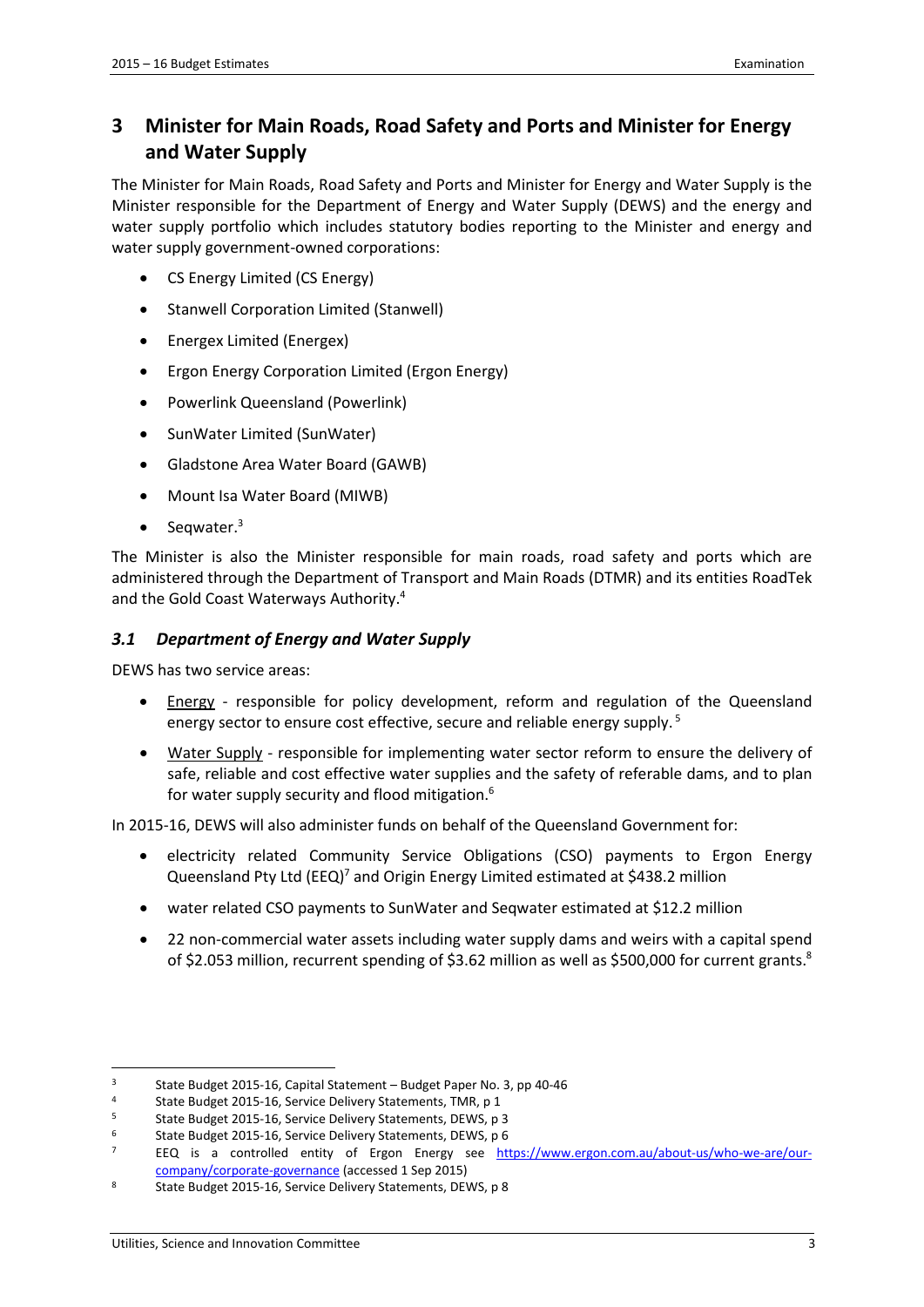The following table compares the appropriations for DEWS for 2014-15 and 2015-16.

| <b>Appropriations</b>   | <b>Budget</b><br>2014-15<br>\$'000 | <b>Est. Actuals</b><br>2014-15<br>\$'000 | Vote<br>2015-16<br>\$'000 |
|-------------------------|------------------------------------|------------------------------------------|---------------------------|
| <b>Controlled Items</b> |                                    |                                          |                           |
| departmental services   | 46,257                             | 39,529                                   | 45,514                    |
| equity adjustment       | $\cdot$                            | (2,022)                                  |                           |
| Administered Items      | 707,278                            | 635,902                                  | 459,196                   |
| Vote                    | 753,535                            | 673,409                                  | 504,710                   |

**Source**: Appropriation Bill 2015, Schedule 2, p 8

# *3.1.1 Budget highlights*

The 2015-16 budget highlights for the energy service area include:

- seek to improve the State's regulatory environment and improve on its performance in engaging with the community and regulating compliance with energy legislation
- plan and begin to implement key government commitments, including:
	- o continue to subsidise regional power prices and maintain the Uniform Tariff Policy to keep regional power prices in line with metropolitan prices
	- o keep the headquarters of a merged energy Government Owned Corporation (GOC) in Townsville and support the delivery of the Government's commitment to merge the energy GOCs
	- provide a stable and welcoming regulatory environment to encourage private sector investment in renewable energy
- maintain support for the Clean Energy Finance Corporation and advise government on the Australian Government's Renewable Energy Target
- support the instigation of a review into a fair price for solar through the independent Queensland Productivity Commission
- support the commencement of a renewable energy study to investigate policy measures to support the creation of an export-oriented renewable energy economy
- develop options and advise government on a trial 40 megawatt renewable energy auction to support private investment and jobs in the renewable energy industry
- support a review to investigate whether the provision of electricity in remote areas can be opened up to competition from local governments, which would provide communities with a direct say on localised solutions, including the facilitation of off-the-grid technologies
- plan and begin implementing measures to support the aspirational target set by the Government for a million Queensland rooftops to have solar panels by 2020
- provide advice on a better functioning and more dynamic domestic gas market
- lead the development of biofuels and the expansion of Queensland's biofuels and biomanufacturing industries.<sup>9</sup>

<u>.</u>

<sup>9</sup> State Budget 2015-16, Service Delivery Statements, DEWS, pp 3-4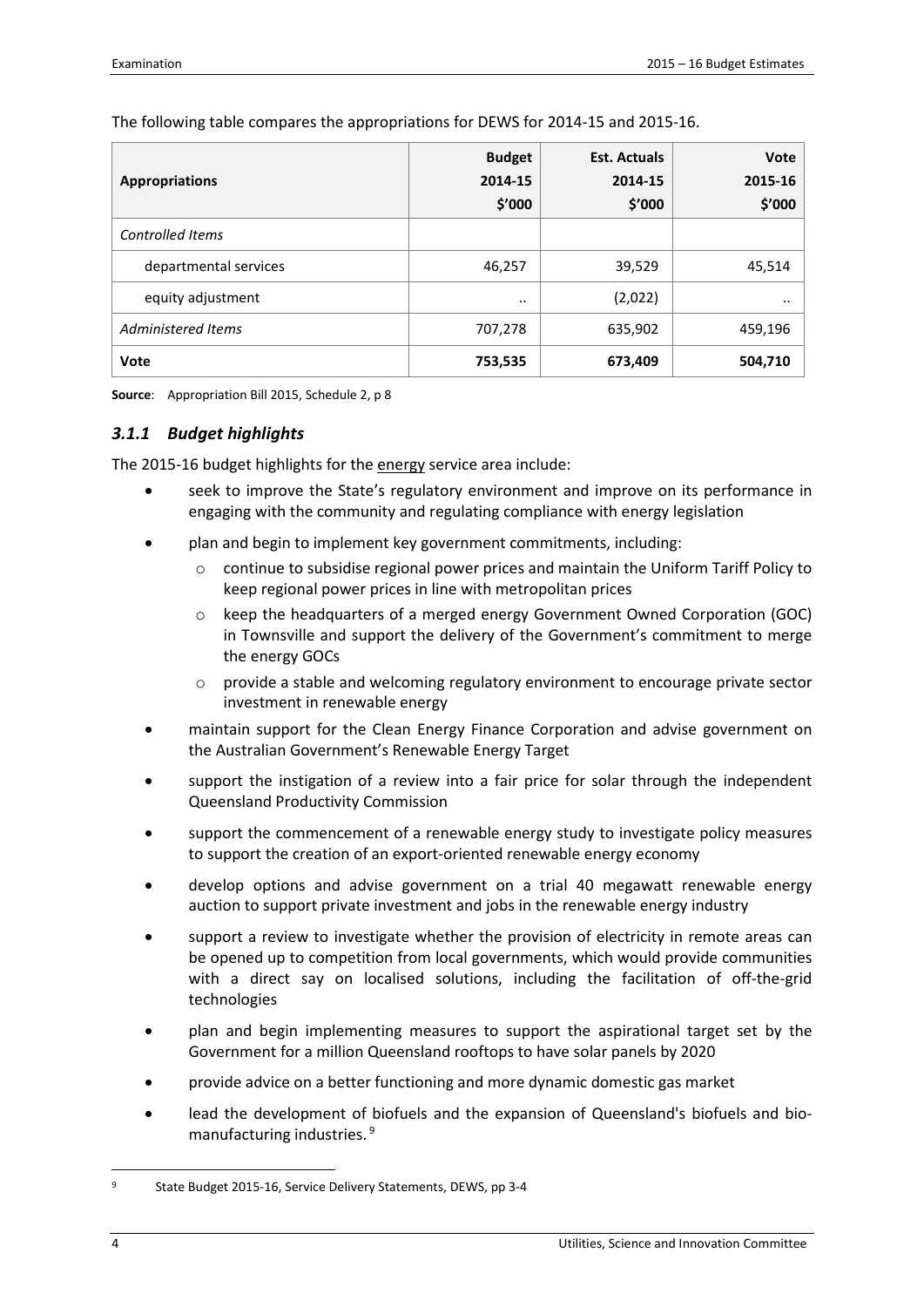The 2015-16 the budget highlights for the water supply service area include:

- commence upgrade works for two of the Department's non-commercial assets
- commence five, and complete seven, Regional Water Supply Security Assessments
- prepare a preliminary cost/benefit assessment, for consideration by Building Queensland, of the proposed Nullinga Dam, having regard to the Australian Government's Northern Australia Policy commitment regarding Nullinga Dam
- undertake actions relevant to DEWS arising from the Queensland Government's consideration of the report of the independent review into the operation of Callide Dam during the flood arising from ex Tropical Cyclone Marcia.<sup>10</sup>

In 2015-16, the total capital program for the energy and water supply portfolio areas is \$2.423 billion.<sup>11</sup>

The capital program of \$2.1 million for the Department mainly relates to upgrades on noncommercial water assets, which provide a range of services and public values including recreation and water supply for mining, irrigation and construction.<sup>12</sup>

The capital works programs for associated entities in 2015-16 include:

- CS Energy \$99.9 million
- Stanwell \$225.1 million
- Energex \$713.7 million
- Ergon Energy \$864.4 million
- Powerlink 5323 million
- SunWater \$39.1 million
- GAWB \$33.7 million
- MIWB \$5.4 million
- Seqwater \$117 million.<sup>13</sup>

Estimated concessions for DEWS in 2015-16 include:

|           | Ergon Energy - Uniform Tariff Policy (excluding Isolated Systems) | \$375.7 million        |
|-----------|-------------------------------------------------------------------|------------------------|
| $\bullet$ | Ergon Energy - Uniform Tariff Policy for Isolated Systems         | \$56 million           |
| $\bullet$ | Ergon Energy - Uniform Tariff Policy                              | \$6.5 million          |
| $\bullet$ | Urban Water Price Path                                            | \$56.8 million         |
| $\bullet$ | <b>Cloncurry Water Pipeline Water Supply Subsidy</b>              | \$5.5 million          |
| $\bullet$ | SunWater Rural Irrigation Water Price Subsidy                     | \$4.7 million          |
| $\bullet$ | Seqwater Rural Irrigation Water Price Subsidy                     | \$2 million            |
|           | <b>Extending Existing Drought Relief Arrangements</b>             | \$2.5 million. $^{14}$ |

<sup>10</sup> State Budget 2015-16, Service Delivery Statements, DEWS, p 6<br>11 State Budget 2015-16, Capital Statement – Budget Baper No. 2

<sup>11</sup> State Budget 2015-16, Capital Statement – Budget Paper No. 3, p 40<br>12 State Budget 2015-16, Capital Statement - Budget Paper No. 3, DEM

State Budget 2015-16, Capital Statement – Budget Paper No. 3, DEWS, p 40

<sup>13</sup> State Budget 2015-16, Capital Statement – Budget Paper No. 3, DEWS, pp 40-46

<sup>14</sup> State Budget 2015-16, Budget Strategy and Outlook, Budget Paper No. 2, p 168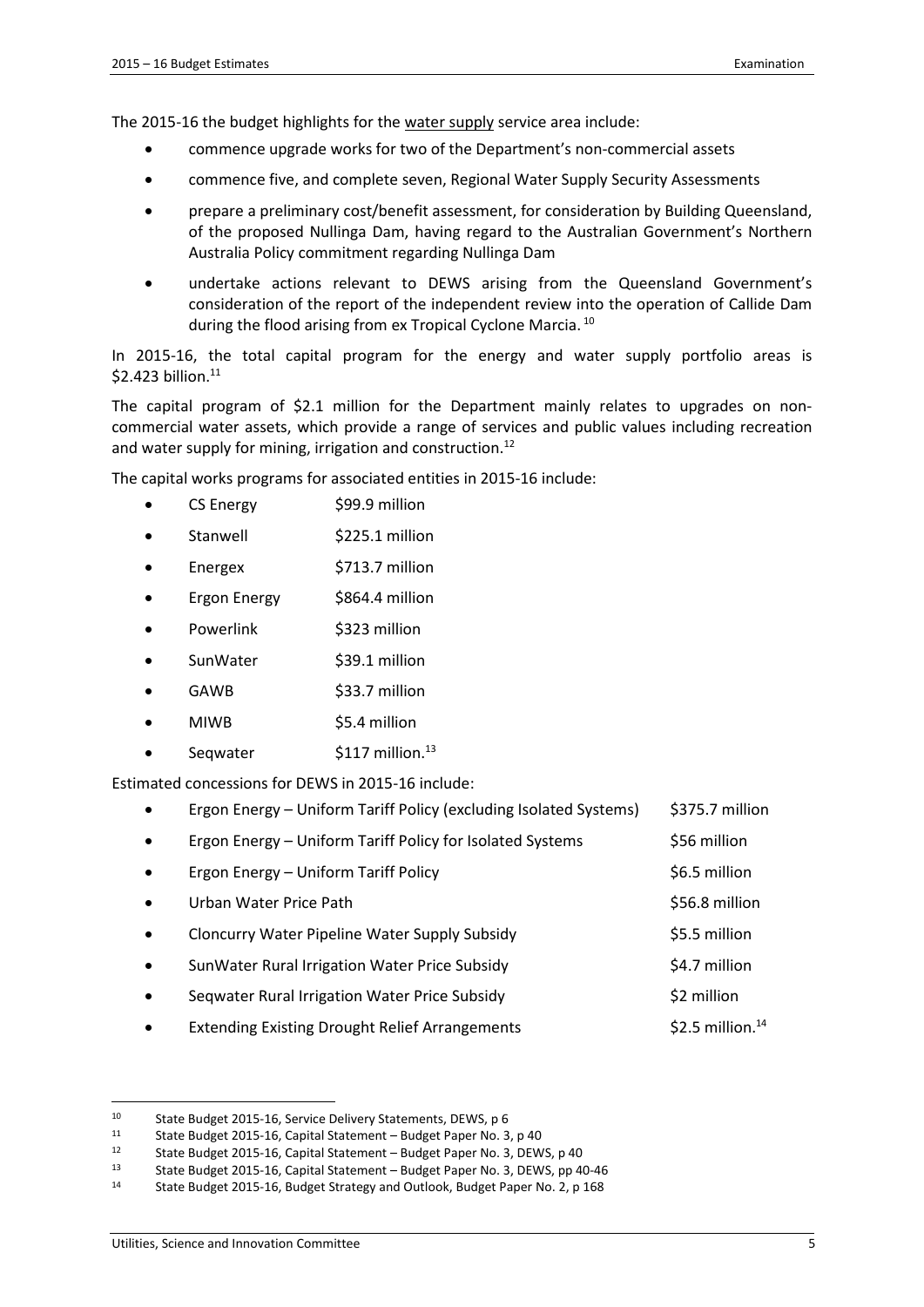# *3.2 Key issues raised at the public hearing – Energy and Water Supply*

Key issues raised by the Committee in relation to DEWS include:

- electricity network prices, including the potential impact of determinations made by the Australian Energy Regulator, deregulation of electricity prices and market monitoring
- impact of the Government's 100 per cent dividend policy on the network GOCs' ability to invest in infrastructure upgrades
- renewable energy, including the renewable energy auction, grid utility support system, battery technology trials, electric vehicle uptake, solar bonus scheme, Sunverge, potential impact of 50 per cent renewable energy target on consumers, renewable energy projects and target of one million solar rooftops by 2020
- biofuels industry, including plans for growth and results of consultation on the proposed biofuels mandate
- definition of a front-line worker in relation to power GOCs
- job losses and redundancy policy within Ergon Energy
- electricity prices and tariff reform, particularly in the agricultural industry in relation to irrigation
- proposed merger of power generation businesses CS Energy and Stanwell
- strategies to reduce debt related electricity disconnections and the cost of energy concessions and rebates
- flood preparedness, in particular the recommendations of the 2015 Callide Creek flood review report of the Inspector-General of Emergency Management and the independent review of the dam warning systems provided by both Seqwater and SunWater
- the use of the Tugun desalination plant for water supply during floods
- bulk water prices in South-East Queensland
- Seqwater staffing, including the training provided to trainees and their average salary.

#### *3.3 Department of Transport and Main Roads (Main Roads, Road Safety and Ports)*

DTMR aims to "*plan, manage and deliver Queensland's integrated transport environment to achieve sustainable transport solutions for road, rail, air and sea*."<sup>15</sup> The Department has five service areas:

- transport system investment planning and programming
- transport infrastructure management and delivery
- transport safety and regulation
- customer experience
- passenger transport services.<sup>16</sup>

In 2015-16, DTMR will administer funds on behalf of the Government for the driver and marine licensing systems, and vehicle and vessel registration systems.

<sup>15</sup> http://www.tmr.qld.gov.au/About-us/Our-organisation/Organisational-structure.aspx (accessed 28 July 2015)

<sup>16</sup> State Budget 2015-16, Service Delivery Statements, DTMR, p 4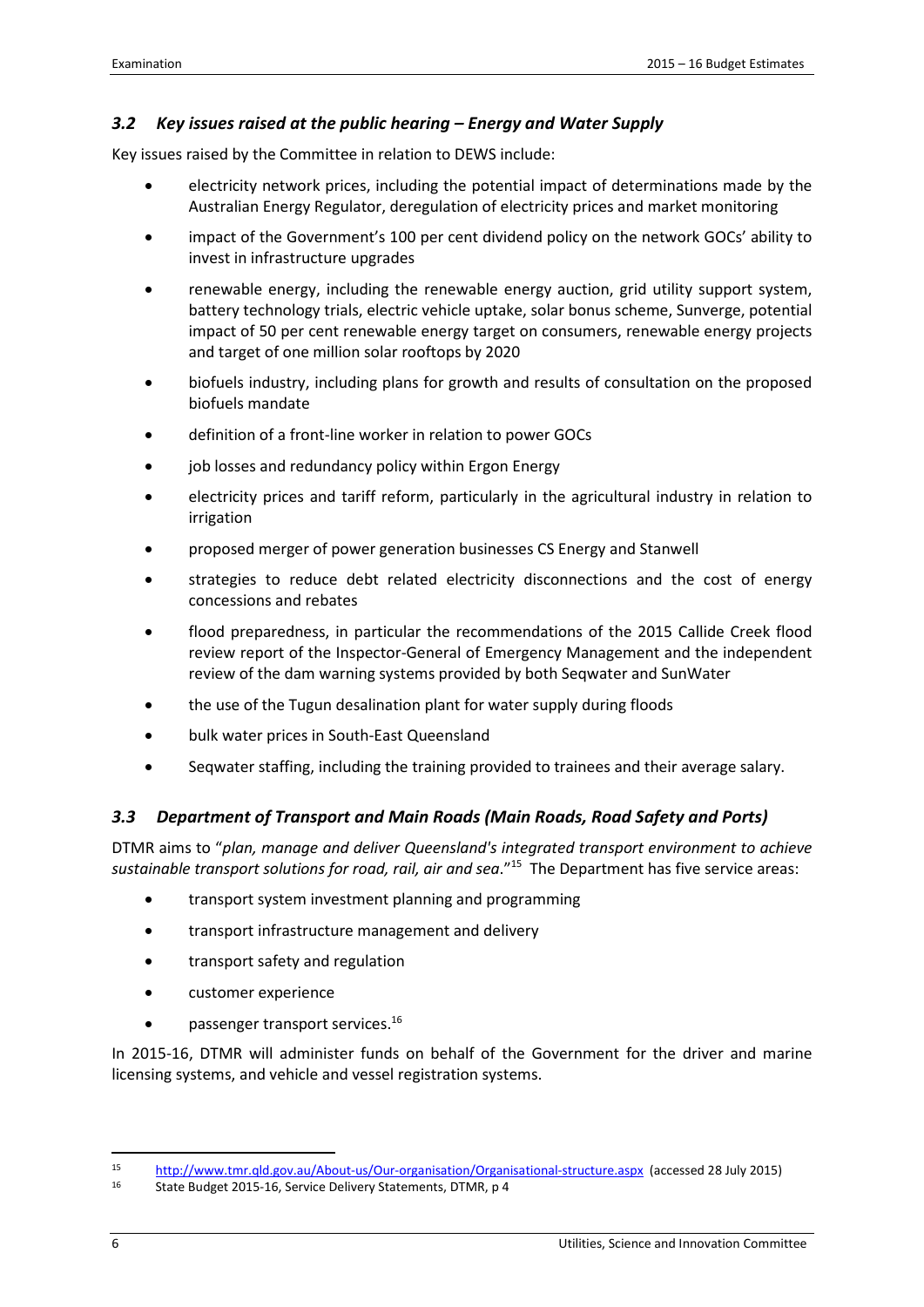The major administered revenue items for 2015-16 are:

- vehicle registration \$1.66 billion
- transport and traffic fees  $$377.3$  million.<sup>17</sup>

The following table compares the total appropriations for DTMR for 2014-15 and 2015-16.<sup>18</sup>

| <b>Appropriations</b>   | <b>Budget</b><br>2014-15<br>\$′000 | <b>Est. Actuals</b><br>2014-15<br>\$'000 | Vote<br>2015-16<br>\$′000 |
|-------------------------|------------------------------------|------------------------------------------|---------------------------|
| <b>Controlled Items</b> |                                    |                                          |                           |
| departmental services   | 4,619,043                          | 4,527,872                                | 4,601,502                 |
| equity adjustment       | 1,683,438                          | 1,031,163                                | 1,202,977                 |
| Administered Items      | $\cdot \cdot$                      | $\cdot \cdot$                            | 58,750                    |
| Vote                    | 6,302,481                          | 5,559,035                                | 5,863,229                 |

**Source**: Appropriation Bill 2015, Schedule 2, p 11

#### *3.3.1 Budget highlights*

In 2015-16, total capital purchases for DTMR's portfolio areas are \$3.931 billion.<sup>19</sup> DTMR's budgeted capital purchases for 2015-16 total \$2.905 billion including capital grants of \$211.5 million.<sup>20</sup> DTMR's capital purchases will primarily focus on critical investment in transport infrastructure that meets the current and future needs of the growing Queensland population.<sup>21</sup>

Capital works program highlights for DTMR include:

- \$175.9 million for the \$1.162 billion project to widen the Gateway Motorway North to six lanes in Nudgee and Bracken Ridge (jointly funded by the Australian and Queensland Governments)
- \$172.1 million for the \$1.606 billion Toowoomba Second Range Crossing project
- \$113.1 million for the \$490 million project towards duplication of the Bruce Highway (Cooroy to Curra), (jointly funded by the Australian and Queensland Governments)
- \$33.4 million for the \$170 million project to provide a new elevated crossing on the Bruce Highway across the Yeppen Floodplain (jointly funded by the Australian and Queensland Governments)
- \$19.3 million for the \$40 million Western Roads Upgrade Program to provide target road network upgrades within western Queensland local government areas
- \$15 million toward the \$30 million estimated cost to signalise Ashmore Road and Ross Street intersection on Labrador-Carrara Road, as part of the \$160.7 million program of works to upgrade Gold Coast roads in preparation for the Commonwealth Games

<sup>17</sup> State Budget 2015-16, Service Delivery Statements, DTMR, p 17

<sup>&</sup>lt;sup>18</sup> A breakdown of the budget figures for each of the two responsible Ministers is not available in the Budget Papers

<sup>19</sup> The portfolio includes the Department, Queensland Rail, Far North Queensland Ports Corporation Limited, Gladstone Ports Corporation Limited, North Queensland Bulk Ports Corporation Limited, Port of Townsville Limited, RoadTek and the Gold Coast Waterways Authority; State Budget 2015-16, Capital Statement – Budget Paper No. 3, p 107

<sup>20</sup> State Budget 2015-16, Capital Statement – Budget Paper No. 3, p 107

<sup>21</sup> State Budget 2015-16, Capital Statement – Budget Paper No. 3, p 107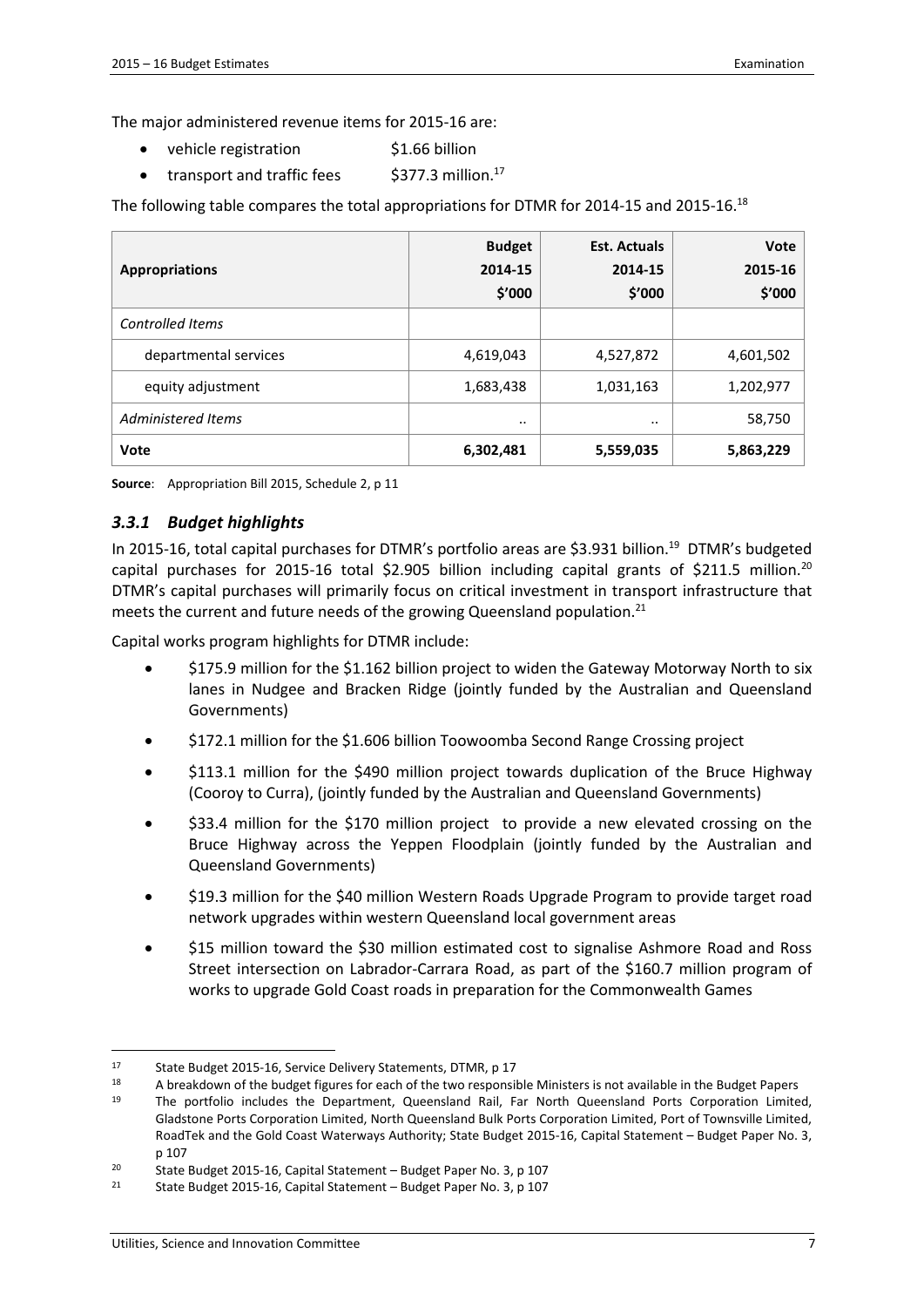• \$12.9 million toward the \$70 million estimated cost for replacement of timber bridges and approaches at various locations on the Peak Downs Highway, between Nebo and Mackay (jointly funded by the Australian and Queensland Governments). <sup>22</sup>

Capital grants program highlights for DTMR include:

- \$70 million of transport infrastructure development grants to local governments including Aboriginal and Torres Strait Islander community assistance
- \$34.3 million of Royalties for the Regions funding to provide better, safer roads to support regional development
- \$3 million for sealing and upgrading sections of the Outback Way between Boulia and Tobermorey.<sup>23</sup>

Estimated concessions for the portfolio in 2015-16 include:

| $\bullet$ | vehicle and boat registration concessions | \$146.1 million |
|-----------|-------------------------------------------|-----------------|
| $\bullet$ | practical driving test                    | \$6.2 million   |
|           |                                           |                 |

commercial ship registration and licensing  $$4.9$  million.<sup>24</sup>

#### *3.4 RoadTek*

RoadTek is a commercial business within DTMR that specialises in delivering technically difficult and hard-to-scope projects for state and local governments in regional and remote areas. RoadTek's range of services includes civil, structures, electrical and line marking, supported by an in-house construction fleet. RoadTek's business is about:

- delivering transport infrastructure, maintenance works and services, and with a highly skilled and capable workforce is able to respond at short notice to disruptive events and infrastructure failures across Queensland
- investigating, trialling and developing innovative solutions and practices as well as delivering tactical asset management and detailed analysis to support investment planning and decision making
- developing the infrastructure delivery skills for the Department, the Government and the community, including partnering with regional and Indigenous communities to enhance training, development and employment opportunities.<sup>25</sup>

The budget comparison for 2014-15 and 2015-16 for RoadTek is shown below.<sup>26</sup>

| Agency  | 2014-15 Budget | 2014-15 Est. Act. | 2015-16 Budget |
|---------|----------------|-------------------|----------------|
|         | \$'000         | \$'000            | \$'000         |
| RoadTek | 481,423        | 506,675           | 363,457        |

*Source*: State Budget 2015-16, Service Delivery Statements – DTMR, p 43

RoadTek's priorities for 2015-16 are:

 continue to deliver transport infrastructure projects and solutions on behalf of DTMR and Regional Councils

<sup>22</sup> State Budget 2015-16, Capital Statement – Budget Paper No. 3, pp 107-8<br> $23$  State Budget 2015-16, Capital Statement – Budget Paper No. 3, p 108

<sup>23</sup> State Budget 2015-16, Capital Statement – Budget Paper No. 3, p 108<br>24 State Budget 2015-16, Budget Strategy and Outlook, Budget Paper No.

State Budget 2015-16, Budget Strategy and Outlook, Budget Paper No. 2, p 169

<sup>25</sup> State Budget 2015-16, Service Delivery Statements, DTMR, p 40

<sup>&</sup>lt;sup>26</sup> The table indicates the agency budget - it may not represent the actual appropriation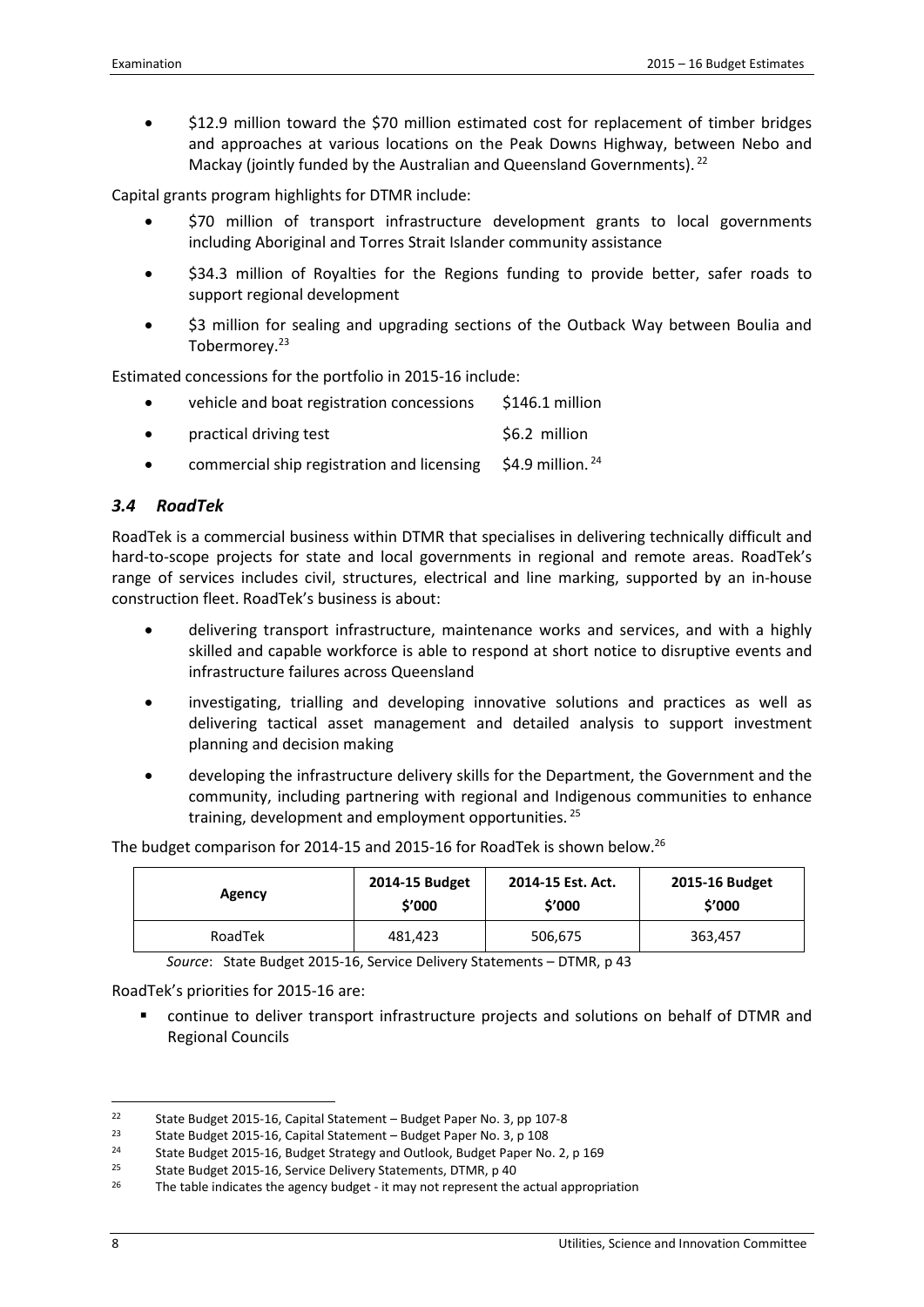- drive continuous improvement and innovations in processes and practices to achieve greater efficiencies including the Mobile Data Collection Implementation, Roadworker Safety initiatives and the Asset Maintenance Management System replacement
- develop staff in business management, technical and operational qualifications.<sup>27</sup>

# *3.5 Gold Coast Waterways Authority*

The Gold Coast Waterways Authority was established on 1 December 2012 as provided for by the *Gold Coast Waterways Authority Act 2012*. The Authority's main function is to deliver "… *the best possible management of Gold Coast waterways at reasonable cost to the community and*  Government, while minimising regulation".<sup>28</sup> The Gold Coast Waterways Management Strategy 2014 – 2023 sets out a vision and objectives to sustain, enhance and promote the waterways and is supported by a four year rolling Waterways Management Program.<sup>29</sup>

The budget comparison for 2014-15 and 2015-16 for the Gold Coast Waterways Authority is shown below.<sup>30</sup>

| Agency                                | 2014-15 Budget | 2014-15 Est. Act. | 2015-16 Budget |
|---------------------------------------|----------------|-------------------|----------------|
|                                       | \$'000         | \$'000            | \$'000         |
| <b>Gold Coast Waterways Authority</b> | 9,581          | 9,503             | 10.445         |

*Source*: State Budget 2015-16, Service Delivery Statements – DTMR, p 53

In 2015-16, Gold Coast Waterways Authority has allocated \$10.2 million to improve management of and provide better access to the Gold Coast waterways, canals and rivers. Capital program highlights for 2015-16 include:

- \$8.2 million to improve access and safety by dredging navigation channels and improve accessibility and quality of waterways information
- \$1.2 million to provide boating infrastructure such as boat ramps, pontoons and implementing the Surfers Riverfront Masterplan.<sup>31</sup>

# *3.6 Key issues raised at the public hearing – Main Roads, Road Safety and Ports*

Key issues raised by the Committee in relation to main roads, road safety and ports include:

- road safety, including the *Road Safety Action Plan 2013-15* and the *Safer Roads, Safer Queensland: Queensland's Road Safety Strategy 2015-17*, the estimated road toll and the impact of proposed 3 am lockouts on drink and drug driving
- the Queensland Transport and Roads Investment Program, in particular the Vines Creek bridges program, Gold Coast road projects, Bruce Highway upgrades, Mooloolah River interchange, deferral of \$600 million in projects from 2014-15 to future years, estimates for road maintenance, Federal Government contributions in particular for the Rothwell roundabout and upgrades to the M1, forward planning, contracting of works on the Peninsula Development Road (Cape York),
- Transport Infrastructure Development Scheme funding and liaison with local governments

<sup>&</sup>lt;sup>27</sup> State Budget 2015-16, Service Delivery Statements, DTMR, pp 40-41<br><sup>28</sup> State Budget 2015-16, Service Delivery Statements, DTMR p.49

<sup>&</sup>lt;sup>28</sup> State Budget 2015-16, Service Delivery Statements, DTMR, p 49<br><sup>29</sup> State Budget 2015-16, Service Delivery Statements, DTMB, p 40

<sup>29</sup> State Budget 2015-16, Service Delivery Statements, DTMR, p 49

<sup>&</sup>lt;sup>30</sup> The table indicates the agency budget - it may not represent the actual appropriation

<sup>31</sup> State Budget 2015-16, Capital Statement – Budget Paper No. 3, p 108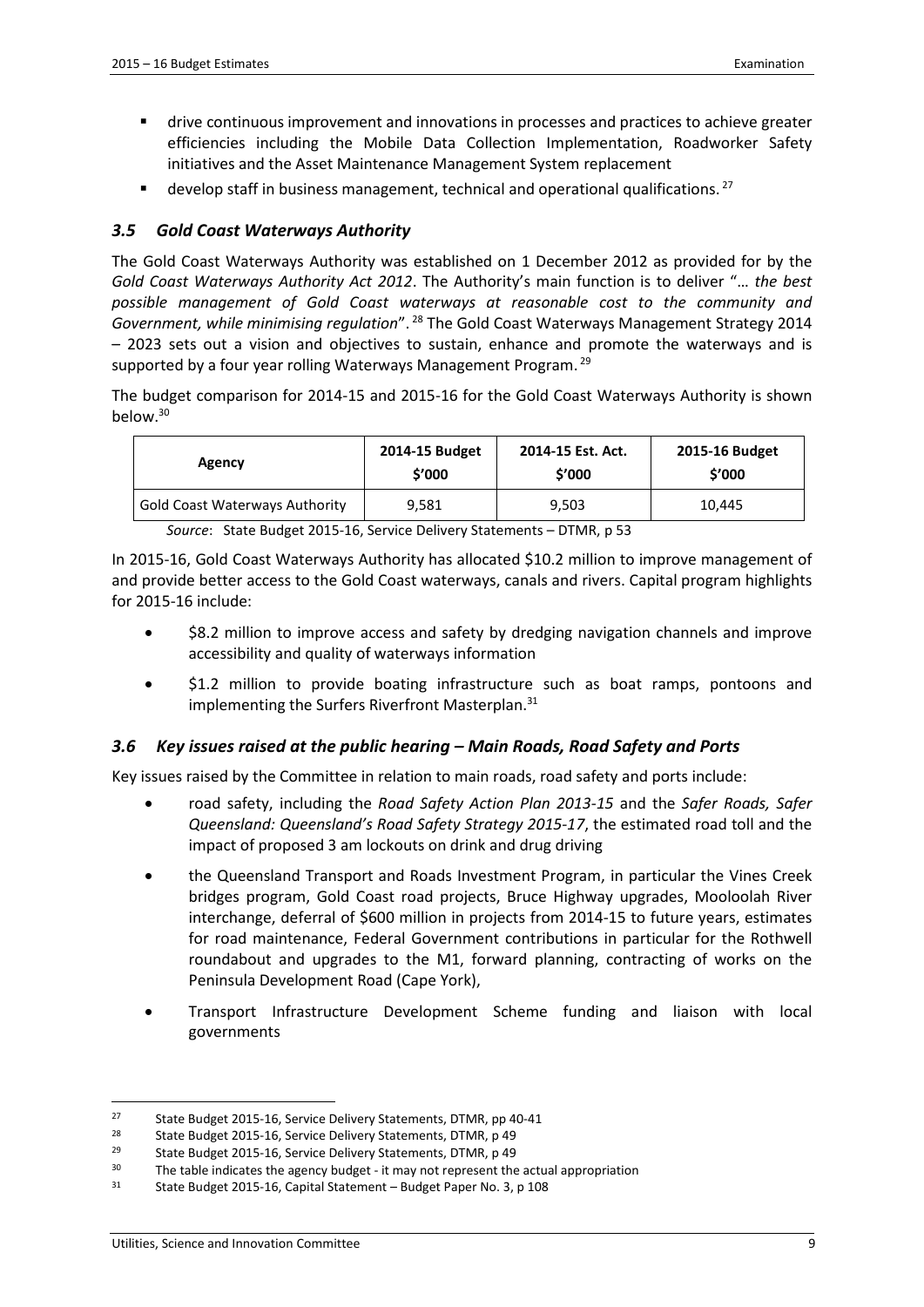- RoadTek operations, in particular competition with the private civil construction industry in South-East Queensland and the cost to the Government of administering RoadTek's road maintenance contract
- expenditure by DTMR and the Gladstone Ports Corporation preparing for the privatisation and contestability of government entities
- refurbishments costs for ministerial office
- Marine Infrastructure Fund expenditure
- Berth 4 project at the Port of Townsville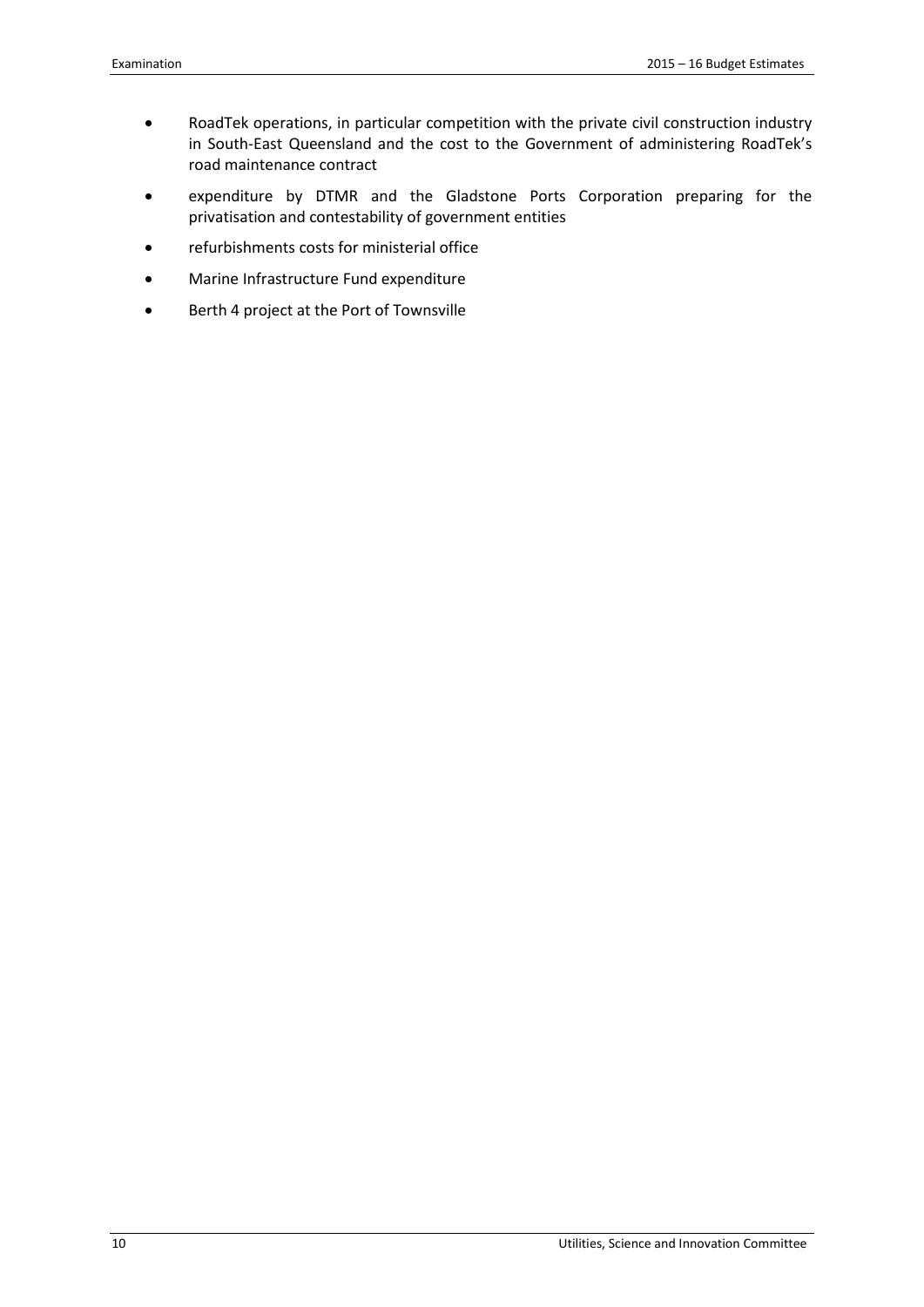# **4 Minister for Housing and Public Works and Minister for Science and Innovation**

The Minister for Housing and Public Works and Minister for Science and Innovation has ministerial responsibility for the portfolios administered by the Department of Housing and Public Works (DHPW) and the Department of Science, Information Technology and Innovation (DSITI).

The Minister's areas of responsibility are administered through:

- DHPW and its commercialised business units (Building and Asset Services and QFleet) and statutory bodies (the Queensland Building and Construction Commission (QBCC) and the Residential Tenancies Authority (RTA))<sup>32</sup>
- DSITI and its statutory body (Library Board of Queensland), commercialised business unit (CITEC), shared service provider (Queensland Shared Services (QSS)) and other entities (the Queensland Government Chief Information Office and the Office of the Queensland Chief Scientist). 33

# *4.1 Department of Housing and Public Works*

DHPW's strategic objectives focus on the "… *delivery of valued solutions to customers and industry in the areas of housing, asset management, procurement, and building and construction policy"*. <sup>34</sup> The Department provides services to its customers through three broad service areas:

- Housing Services provides housing assistance and homelessness support services to Queenslanders most in need, including remote Indigenous housing, social and private housing assistance, homelessness support services and crisis accommodation, for the duration of their need, through a mix of direct delivery and arrangements with funded service providers. Housing Services also includes the Office of the Registrar which oversees the National Regulatory System for Community Housing (NRSCH) in Queensland.<sup>35</sup> The Registrar operates independently from the funding arm of Housing Services.<sup>36</sup>
- Government Accommodation and Building Policy Services<sup>37</sup> delivers the Government's office accommodation and employee housing portfolio, and manages significant building and property initiatives including developing and advising on building and plumbing legislation in Queensland.<sup>38</sup>
- Procurement Services manages the whole-of-government procurement framework, including governance, policy, processes, tools and the development of responsible and prudent procurement capability for the public sector.<sup>39</sup>

<sup>&</sup>lt;sup>32</sup> State Budget 2015-16, Service Delivery Statements, DHPW, pp 1-2<br><sup>33</sup> State Budget 2015-16, Service Delivery Statements, DSITL nn 1-2

<sup>33</sup> State Budget 2015-16, Service Delivery Statements, DSITI, pp 1-2

<sup>34</sup> State Budget 2015-16, Service Delivery Statements, DHPW, p 3

<sup>&</sup>lt;sup>35</sup> The NRSCH is a national system for registration, monitoring and regulation of community housing providers. It provides uniform legislation that regulates community housing organisations with the aim of growing the capability and capacity of these organisations. (State Budget 2015-16, Service Delivery Statements, DHPW, p 5)

<sup>36</sup> State Budget 2015-16, Service Delivery Statements, DHPW, p 5

<sup>&</sup>lt;sup>37</sup> The 2014-15 service area of Building Services has been renamed Government Accommodation and Building Policy Services to clearly reflect the range of services provided. There has been no change in functions. (State Budget 2015-16, Service Delivery Statements, DHPW, p 10)

<sup>38</sup> State Budget 2015-16, Service Delivery Statements, DHPW, p 9

<sup>39</sup> State Budget 2015-16, Service Delivery Statements, DHPW, p 11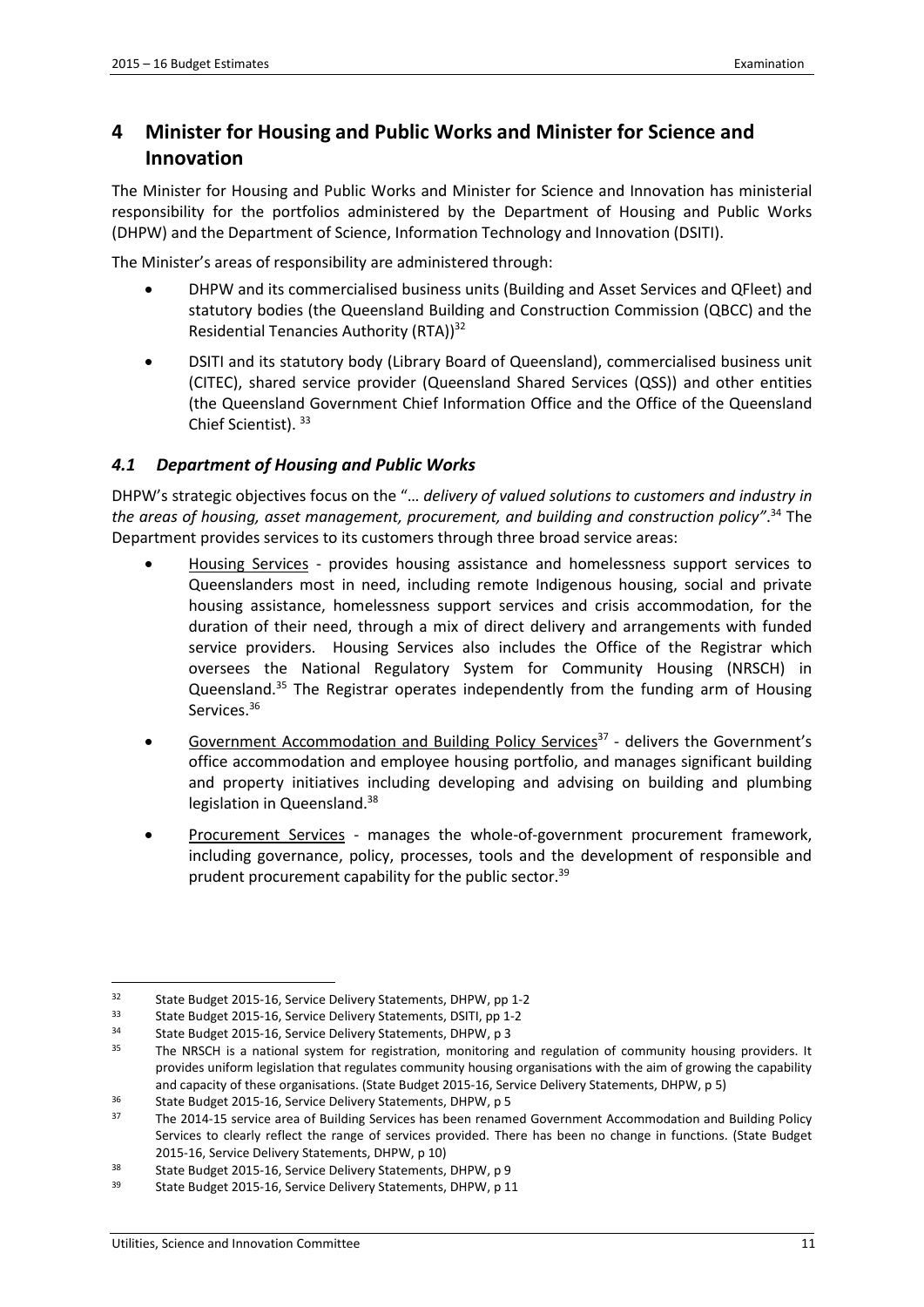In 2015-16, DHPW will administer funds on behalf of the Government for:

• revenue from the collection of fees for the Building and Development Tribunal appeals and for the accreditation of residential service units and retirement villages by Housing Services.<sup>40</sup>

The following table compares the appropriations for DHPW for 2014-15 and 2015-16.

| <b>Appropriations</b>   | <b>Budget</b><br>2014-15<br>\$'000 | <b>Est. Actuals</b><br>2014-15<br>\$′000 | <b>Vote</b><br>2015-16<br>\$'000 |
|-------------------------|------------------------------------|------------------------------------------|----------------------------------|
| <b>Controlled Items</b> |                                    |                                          |                                  |
| departmental services   | 729,686                            | 670,205                                  | 680,059                          |
| equity adjustment       | 67,017                             | (34,861)                                 | 180,881                          |
| Administered Items      | 3,452                              | 10,745                                   | 3,468                            |
| Vote                    | 800,155                            | 646,089                                  | 864,408                          |

*Source*: Appropriation Bill 2015, Schedule 2, p 8

# *4.1.1 Budget highlights*

Total budgeted capital purchases for the DHPW portfolio, including its statutory bodies, for 2015-16 are \$381.5 million with capital grants of \$67.3 million (total \$448.8 million). Capital purchases include the QBCC of \$4.7 million and the RTA of \$8.5 million.<sup>41</sup>

Total capital purchase and capital grants expenditure for the Department for 2015-16 are \$435.6 million. Capital works program highlights include:

- \$183.6 million for social housing to commence, complete, purchase and upgrade existing social housing units
- \$129 million to commence, complete, purchase and upgrade social housing in Indigenous communities (including \$112.8 million funded through the National Partnership Agreement on Remote Indigenous Housing)
- \$11.9 million for Government Employee Housing to provide multi-unit developments to support the delivery of government services on Thursday Island
- \$9.4 million for Government Employee Housing to undertake upgrades of residences across the existing portfolio
- \$9.1 million to commence construction of a facility in Townsville to support people from Indigenous communities pursuing employment, education and training opportunities
- \$6.2 million for roof repairs at the Cairns Convention Centre and the repair of associated structural elements
- \$5.6 million to construct a facility in Cairns to provide specialist supported accommodation for rough sleepers.<sup>42</sup>

<sup>40</sup> State Budget 2015-16, Service Delivery Statements, DHPW, p 12

<sup>41</sup> State Budget 2015-16, Capital Statement – Budget Paper No. 3, p 69

<sup>42</sup> State Budget 2015-16, Capital Statement – Budget Paper No. 3, p 69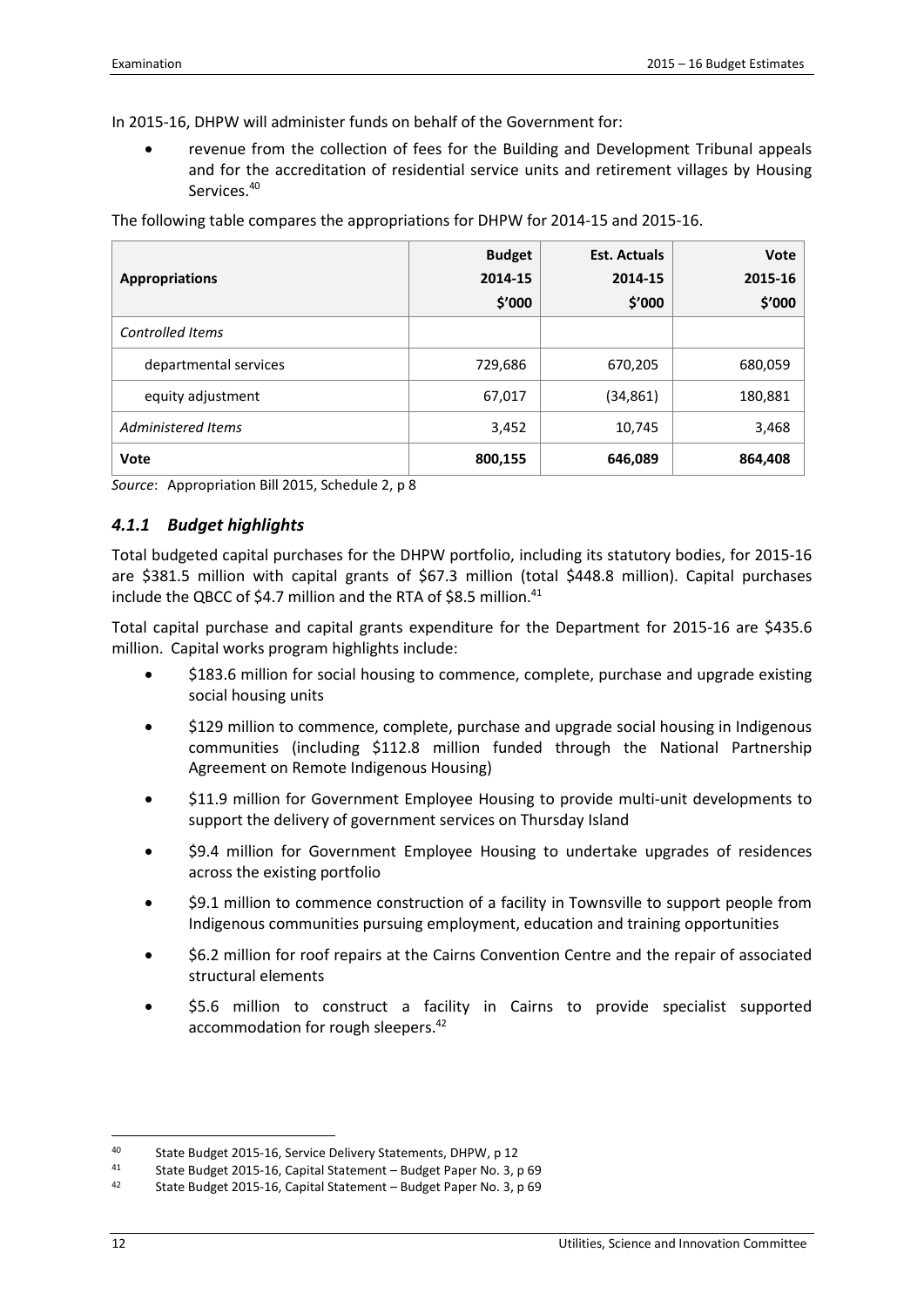Capital grants program highlights for DHPW include:

- \$38.3 million for social housing in Indigenous communities to commence construction of 14 rental units, complete construction of 12 rental units, upgrade existing social housing and undertake infrastructure development
- \$29 million for social housing to commence construction of 56 rental units, upgrade existing social housing and undertake infrastructure development.<sup>43</sup>

Estimated concessions for DHPW in 2015-16 include:

| $\bullet$ | government managed housing rental rebate     | \$393.7 million                         |
|-----------|----------------------------------------------|-----------------------------------------|
| $\bullet$ | National Rental Affordability Scheme         | \$28.8 million                          |
| $\bullet$ | Home Assist Secure                           | \$19.6 million                          |
| $\bullet$ | non-residential buildings - subsidised rents | \$6 million                             |
| $\bullet$ | <b>Rental Bond Loans</b>                     | \$1.9 million                           |
|           | non-government managed housing               | (estimate not available). <sup>44</sup> |

In addition to the capital works program, in 2015-16, DHPW will also deliver initiatives supporting portfolio priorities by:

- improving the quality of Government Employee Housing, particularly to attract and retain skilled employees delivering government services in locations of high need
- re-establishing a dedicated plumbing industry regulatory body within the broader statewide construction industry regulatory organisation to replace the Plumbing Industry Council
- re-establishing access to free, independent and impartial advice for tenants
- undertaking a full review of housing policies to ensure fairness
- auditing Queensland Government office accommodation to determine appropriate value for money improvements
- releasing a policy paper to propose solutions to issues raised in the Transport, Housing and Local Government Committee Report No. 13: Review of the *Retirement Villages Act 1999*
- ensuring there are minimum standards for temporary buildings and structures relating to mining projects
- working with industry and government to develop ways to encourage the upgrade of new and existing buildings to improve sustainability
- reviewing the findings and recommendations of the Senate Economic Reference Committee Inquiry into affordable housing, and working with key stakeholders to implement the relevant recommendations
- undertaking a wide-ranging review of security of payment laws affecting all building and construction projects in the State, to protect the rights and risk of subcontractors incurring financial losses
- developing a five-year Indigenous housing strategy to guide the development of the sector in Queensland, in partnership with the Indigenous housing sector

<sup>43</sup> State Budget 2015-16, Capital Statement – Budget Paper No. 3, pp 69-70

<sup>44</sup> State Budget 2015-16, Budget Strategy and Outlook, Budget Paper No. 2, p 168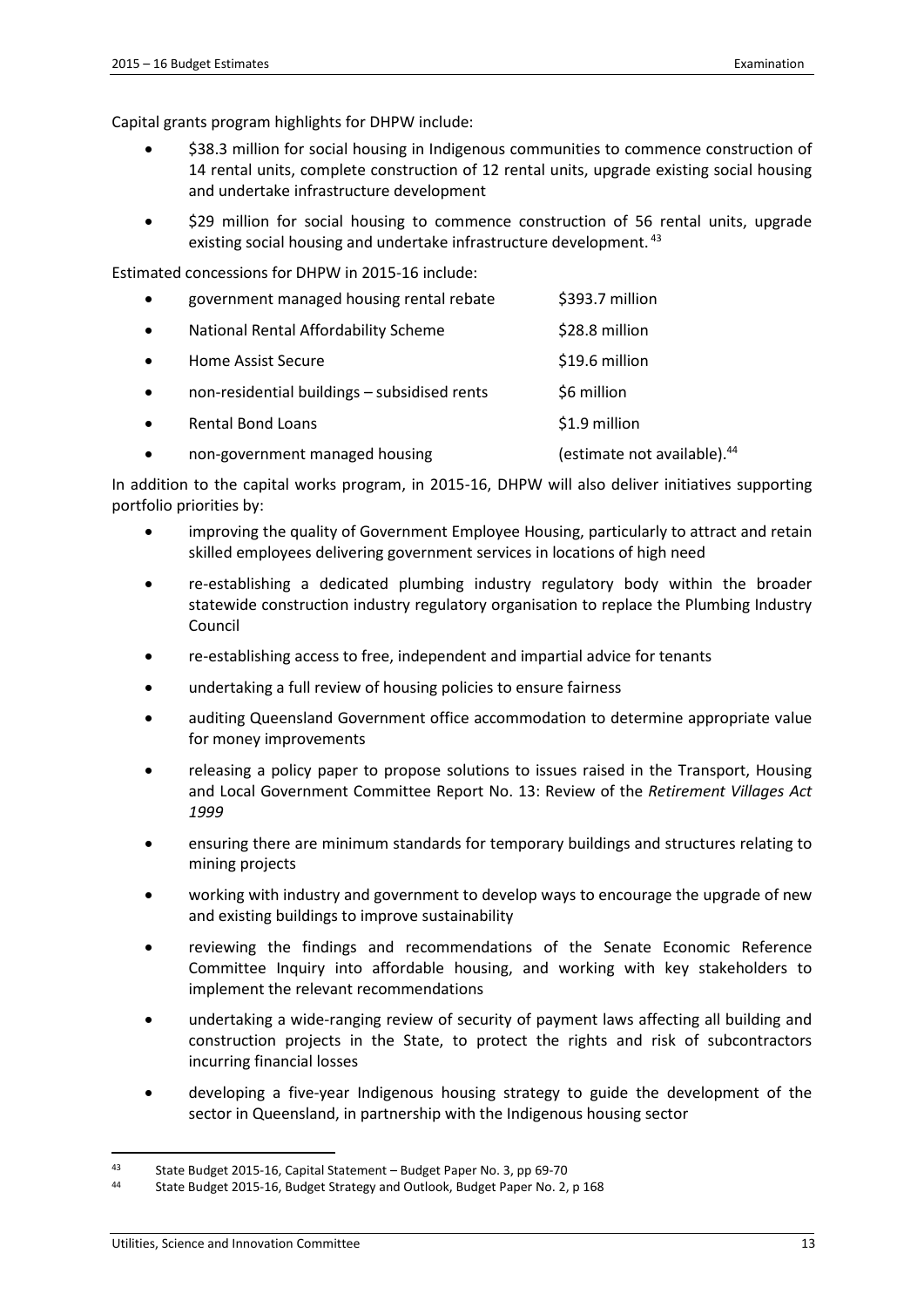- continuing to support the Government response to the Domestic and Family Violence Taskforce Report
- continuing to contribute to the child safety reform agenda initiated in response to the Queensland Child Protection Commission of Inquiry final report
- commencing implementation of recommendations from a broad ranging review of government procurement practices to ensure probity, value for money and local content provisions remain at the forefront of the State's procurement policies.<sup>45</sup>

### *4.2 Building and Asset Services*

Building and Asset Services delivers coordinated procurement and contract management of building services by providing value for money to Queensland government agencies. Building and Asset Services will assist government agencies to manage risks associated with the ownership and operation of their asset portfolios, as well as the risks associated with the planning, procurement and delivery of new building infrastructure.<sup>46</sup>

| Agency                             | 2014-15 Budget | 2014-15 Est. Act. | 2015-16 Budget |
|------------------------------------|----------------|-------------------|----------------|
|                                    | \$'000         | \$′000            | \$′000         |
| <b>Building and Asset Services</b> | 736,330        | 843,180           | 799,868        |

The budget comparison for 2014-15 and 2015-16 for Building and Asset Services is shown below.<sup>47</sup>

*Source*: State Budget 2015-16, Service Delivery Statements – DHPW, p 37

In 2015-16, Building and Asset Services will continue to deliver significant initiatives and enhance its operating model through:

- delivering savings by aggregating work to achieve economies of scale prior to contracting with the private sector
- delivering pilot programs for service maintenance and housing maintenance such as the completed Caboolture Housing Trial which demonstrated cost benefits and improved service delivery for unplanned maintenance to social housing through aggregated contracts delivered by local contractors
- maintaining a rapid response capacity to support disaster recover, urgent after-hours repairs, asbestos issues and vandalism impacting State Government facilities
- improving service delivery to customers by implementing web portal and electronic interface technology to improve operating effectiveness, efficiency and data accuracy
- building flexibility to ensure efficient and effective delivery of the State's building capital works and maintenance programs
- maximising opportunities to support local employment and building regional capability and resilience
- delivering cost effective services and solutions in remote and Indigenous communities and working closely with Indigenous Councils to build procurement and contract management capability.<sup>48</sup>

<sup>45</sup> State Budget 2015-16, Service Delivery Statements, DHPW, pp 3-4<br>46 State Budget 2015-16, Service Delivery Statements, DHPW, p. 35

<sup>46</sup> State Budget 2015-16, Service Delivery Statements, DHPW, p 35

 $47$  The table indicates the agency budget - it may not represent the actual appropriation

<sup>48</sup> State Budget 2015-16, Service Delivery Statements, DHPW, p 34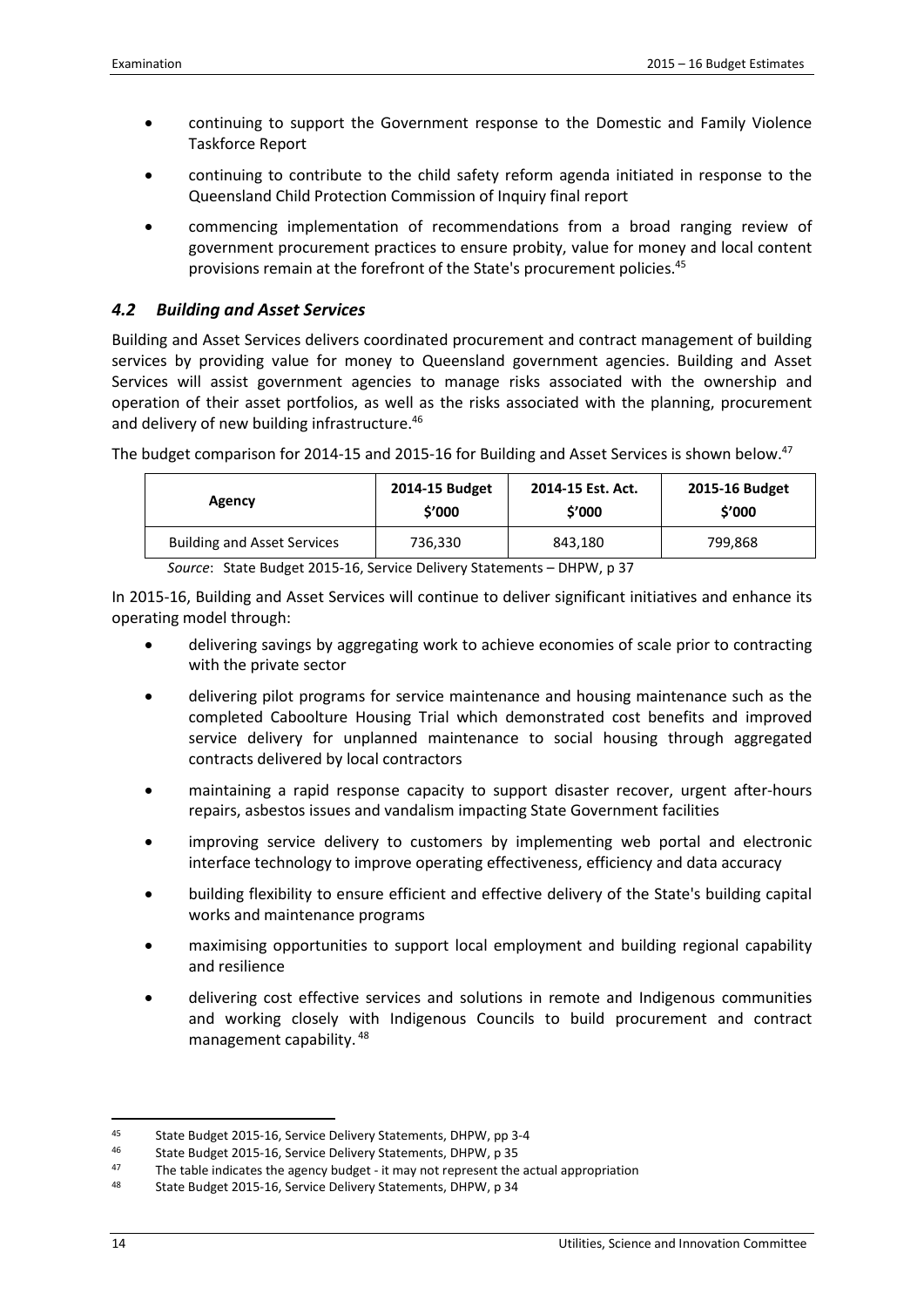### *4.3 QFleet*

QFleet is the owner and manager responsible for a fleet of approximately 9,800 vehicles. QFleet provides a centralised pool of expertise in vehicle procurement and contract management, fleet advisory services, fleet leasing, vehicle servicing and repairs, vehicle disposal, whole-of-government vehicle fleet reporting, and the development and management of whole-of-government fleet policy development to public sector departments as well as government-funded organisations.<sup>49</sup>

The budget comparison for 2014-15 and 2015-16 for QFleet is shown below.<sup>50</sup>

| Agency | 2014-15 Budget | 2014-15 Est. Act. | 2015-16 Budget |
|--------|----------------|-------------------|----------------|
|        | \$'000         | \$'000            | \$'000         |
| QFleet | 141,166        | 147,616           | 133,436        |

*Source*: State Budget 2015-16, Service Delivery Statements – DHPW, p 45

In 2015–16, QFleet will continue to implement a range of initiatives, including:

- delivering enhanced fleet management services to improve efficiencies and generate savings at a whole-of-government level
- continuing to work with semi-government organisations to identify procurement opportunities through access to procurement arrangements.<sup>51</sup>

# *4.4 Queensland Building and Construction Commission*

The QBCC is a statutory body established on 1 December 2013, under the *Queensland Building and Construction Commission Act 1991* (QBCC Act).<sup>52</sup> It provides a comprehensive building industry licensing regime, performs regulatory functions under the QBCC Act including compliance activities, complaints management, administration of the Queensland Home Warranty Scheme and provision of consumer and contractor education. The QBCC also administers the *Building and Construction Industry Payments Act 2004* (BCIPA), the *Subcontractors' Charges Act 1974* and the *Domestic Building Contracts Act 2000*. The QBCC regulates the building and construction industry to ensure the maintenance of proper building standards, providing remedies for defective building work, and promoting contractor and consumer confidence in the industry.<sup>53</sup>

| Agency                                                    | 2014-15 Budget | 2014-15 Est. Act. | 2015-16 Budget |
|-----------------------------------------------------------|----------------|-------------------|----------------|
|                                                           | \$'000         | \$'000            | \$′000         |
| Queensland Building and<br><b>Construction Commission</b> | 187,164        | 203,828           | 235,145        |

The budget comparison for 2014-15 and 2015-6 for the QBCC is shown below.<sup>54</sup>

*Source*: State Budget 2015-16, Service Delivery Statements – DHPW, p 57

In 2015-16, the QBCC has capital purchases of \$4.7 million to relocate two regional offices, enhance the customer service centre in Brisbane, continue replacing ageing information technology systems and replacing ageing property, plant and equipment to reduce administration costs improve customer service and turnaround times.<sup>55</sup>

<sup>49</sup> State Budget 2015-16, Service Delivery Statements, DHPW, p 42

<sup>&</sup>lt;sup>50</sup> The table indicates the agency budget - it may not represent the actual appropriation

<sup>&</sup>lt;sup>51</sup> State Budget 2015-16, Service Delivery Statements, DHPW, p 42<br><sup>52</sup> The OBCC replaced the former Queensland Building Services Aut

<sup>52</sup> The QBCC replaced the former Queensland Building Services Authority which ceased operations on 30 Nov 2013.<br>53 State Budget 2015 16, Service Delivery Statements, DHPW, p.51.

State Budget 2015-16, Service Delivery Statements, DHPW, p 51

<sup>&</sup>lt;sup>54</sup> The table indicates the agency budget - it may not represent the actual appropriation

<sup>55</sup> State Budget 2015-16, Capital Statement – Budget Paper No. 3, p 70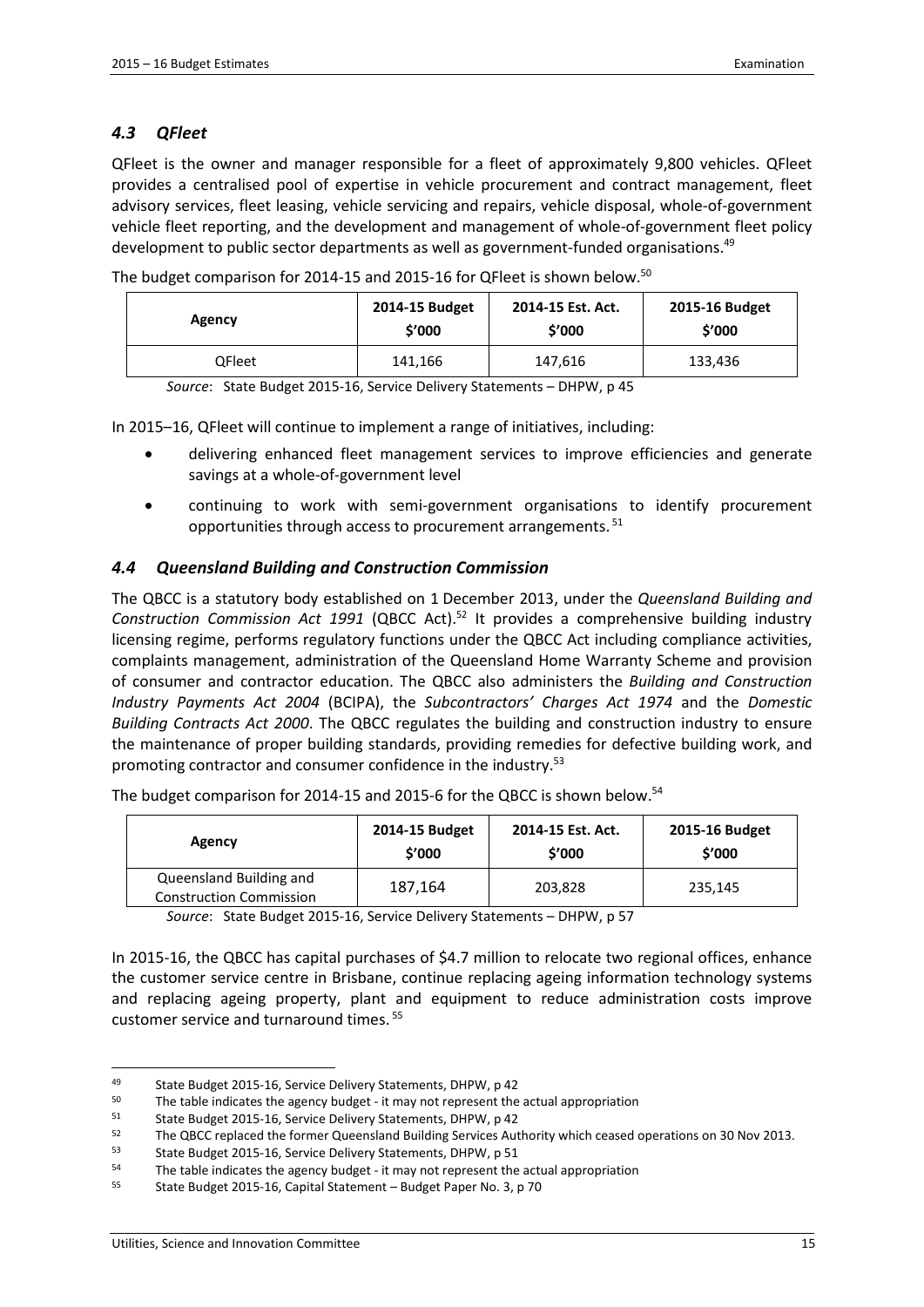In 2015–16, the QBCC will deliver improved services to customers by:

- implementing reform of domestic building contracts, reviewing licensing requirements and ensuring more accountability by professionals who provide advice and plans
- implementing reforms to the Queensland Home Warranty Scheme
- communicating awareness of BCIPA reforms which will deliver improved payment outcomes, making a fairer and more equitable building and construction industry
- adopting best practice models of customer-centric service delivery, implementing process improvements for all services using customer-based design methodologies
- making it simpler and easier for customers to access frontline services and information by introducing a wide range of digital SmartForms, mobile applications and website improvements
- communicating awareness of the QBCC and its services with the implementation of the annual marketing strategy, continually updating, refreshing and promoting home owner education videos and using social media as an effective method of listening to and engaging with our customers
- further improving the organisational structure and leadership to accommodate delivery of expanded services and improved service delivery
- empowering the workforce by ensuring staff have the appropriate delegated authorities, and making it simpler and easier to better deliver services to customers by continuing the task of streamlining and making processes and procedures more effective and efficient with technology, including implementation of new platforms for knowledge management and single service delivery
- implementing a business efficiency program to reduce operating expenses, reviewing investment strategies and exploring additional revenue opportunities
- focusing on supply chain management, innovation and best practice to deliver quality services.<sup>56</sup>

# *4.5 Residential Tenancies Authority*

The RTA is a statutory authority established under the *Residential Tenancies and Rooming Accommodation Act 2008* (the RTRA Act), accountable to a Board of Directors. The RTA regulates the residential rental sector in Queensland and is self-funded from the earnings on the investment of rental bonds lodged with the organisation.<sup>57</sup>

Services provided by the RTA include rental bond management, tenancy information and education, dispute resolution, investigation and prosecution of offences under the RTRA Act, monitoring sector data, conducting industry research and providing policy advice to the Government about the residential rental sector. The RTA assists tenants, lessors, agents, residents and accommodation providers in houses, flats, caravans and rooming accommodation.<sup>58</sup>

<sup>56</sup> State Budget 2015-16, Service Delivery Statements, DHPW, p 52

<sup>57</sup> State Budget 2015-16, Service Delivery Statements, DHPW, p 63

<sup>58</sup> State Budget 2015-16, Service Delivery Statements, DHPW, p 64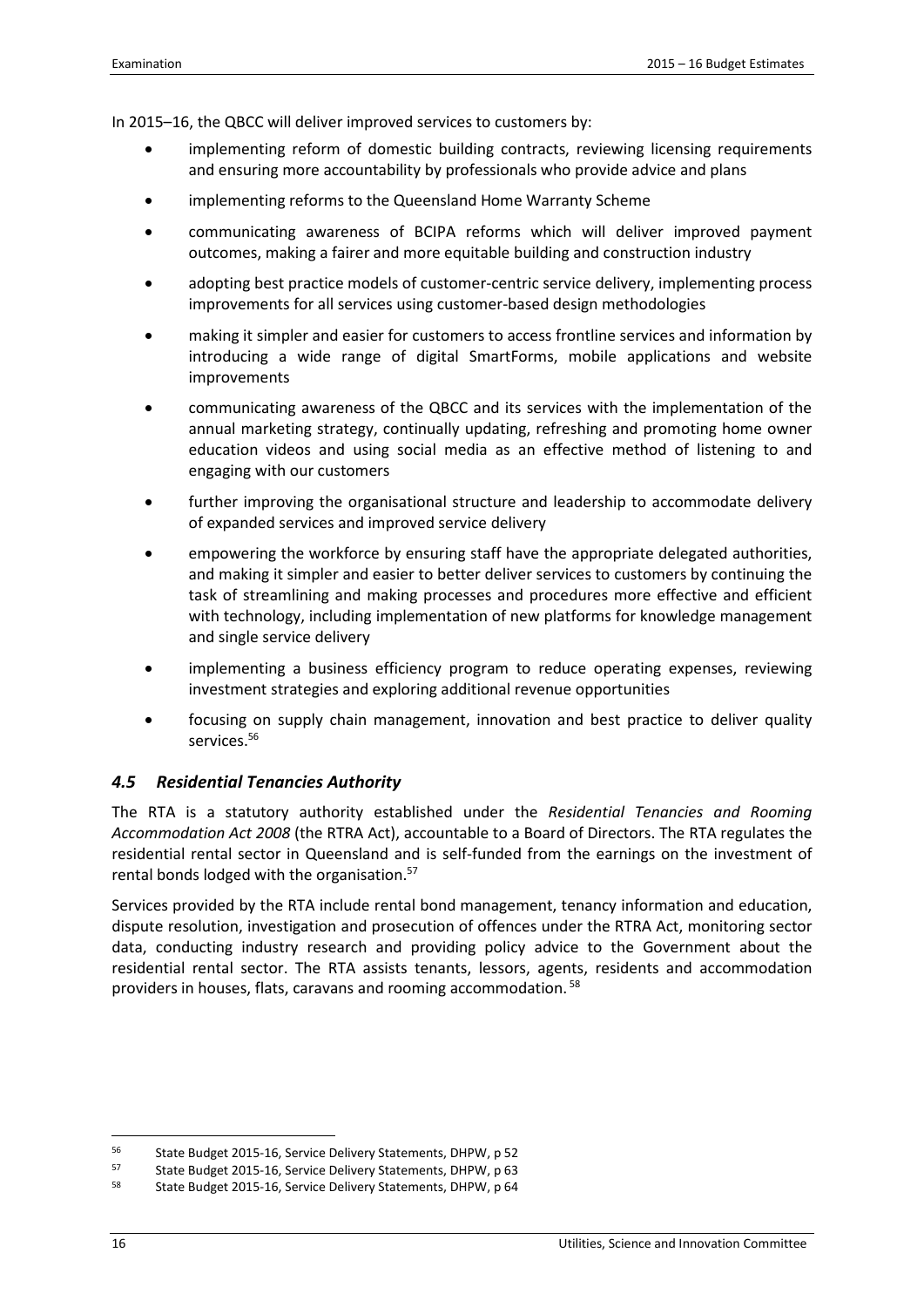The budget comparison for 2014-15 and 2015-16 for the RTA is shown below.<sup>59</sup>

| Agency                                 | 2014-15 Budget | 2014-15 Est. Act. | 2015-16 Budget |
|----------------------------------------|----------------|-------------------|----------------|
|                                        | \$'000         | \$'000            | \$'000         |
| <b>Residential Tenancies Authority</b> | 37,742         | 33,079            | 39.997         |

*Source*: State Budget 2015-16, Service Delivery Statements – DHPW, p 66

In 2015-16, the RTA has capital purchases of \$8.5 million including replacing the ageing information technology systems to meet the future needs of Queensland's residential rental sector.  $60$ 

In 2015-16, the RTA will:

- provide \$5 million to DHPW for social housing programs
- continue progressing a program of work aimed at transforming business systems and processes to ensure the RTA continues to deliver responsive and integrated client services
- engage with the sector about the legislative review of the RTRA Act including public consultation on prescribing minimum standards
- progress legislative amendments to ensure Queensland meets minimum standards around tenancy database listings.<sup>61</sup>

#### *4.6 Key issues raised at the public hearing – Housing and Public Works*

Key issues raised by the Committee in relation to DHPW include:

- social housing capital portfolio including:
	- o plans for the provision of housing in the Gold Coast and Logan areas including the Logan Renewal Initiative (in particular progress and the cost of the community engagement process) and the Gold Coast revitalisation project
	- o new public housing in Capalaba
	- o provision of modified housing for people with a disability
	- o capital grants to regional and community housing providers
	- $\circ$  Federal Government funding of the National Partnership Agreement on Remote Indigenous Housing
- management of the social housing portfolio including:
	- o the number of people on the housing register
	- o review of housing policies including the temporary absence policy and rent policy
	- o the average rent paid by social housing tenants
	- o clean-up of meth labs or ice labs in public housing

<sup>59</sup> The table indicates the agency budget - it may not represent the actual appropriation

<sup>60</sup> State Budget 2015-16, Capital Statement – Budget Paper No. 3, p 70

<sup>61</sup> State Budget 2015-16, Service Delivery Statements, DHPW, p 63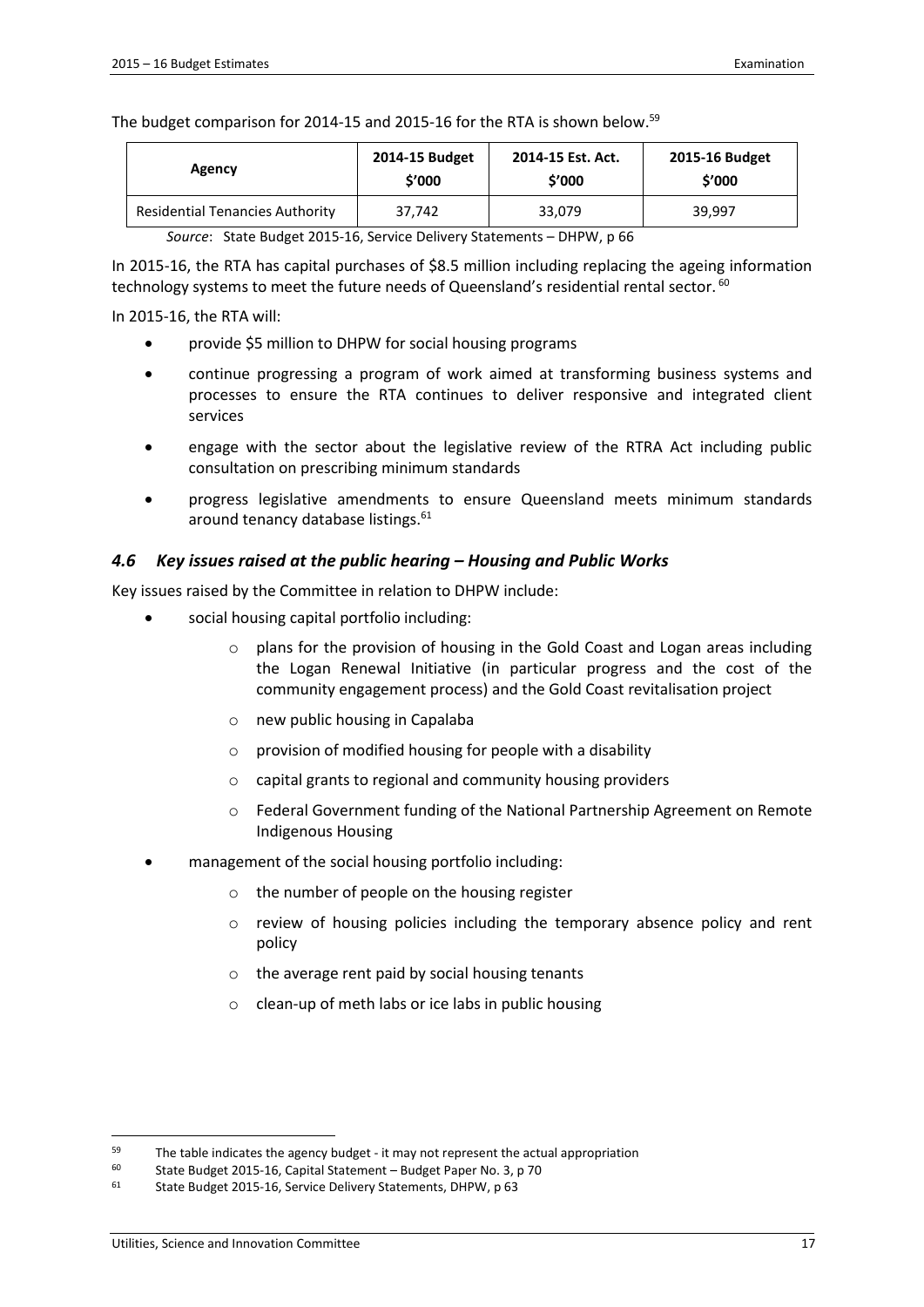- Government Employee Housing including:
	- o the number of properties to be disposed of due to residences no longer required
	- o potential transfer to Indigenous communities
	- o availability of housing for government employees
	- o the cost of providing alternative housing
- funding for the Tenant Advice and Advocacy Service
- assistance to people accessing the private rental market including the Bond loan program, RentConnect program and the National Rental Affordability Scheme
- assistance provided to Aboriginal and Torres Strait Islander people to enter into home ownership including the sale of social housing at affordable prices under 99-year home ownership leases, a freehold pilot project and supporting home ownership on Indigenous land
- assistance provided to the homeless and those at risk of becoming homeless including the National Partnership Agreement on Homelessness
- the review of the *Manufactured Homes (Residential Parks) Act 2003*, in particular engagement with manufactured home park residents
- proposed establishment of a dedicated plumbing industry regulatory body (Services Trades Council)
- security of payments for subcontractors
- Home Warranty Insurance Scheme including increases in premiums and any proposed reforms to the scheme
- proposed reforms to the QBCC including the 10-point action plan
- job creation in relation to the housing and public works portfolio, including the use of local labour and contractors in Indigenous communities.

# *4.7 Department of Science, Information Technology and Innovation*

DSITI's strategic objectives are "…… *to lead science, ICT* [information and communication technology]*, innovation and digital and customers services policy; to deliver excellent specialist support services; and to be a high performing innovative, clever and connected organisation*".<sup>62</sup>

DSITI has the following four service areas:

- Science works in partnership with government agencies, universities and other research groups, industry and natural resource management groups, to provide scientific services and science grants management services. <sup>63</sup>
- Strategic ICT supports whole-of-government initiatives by providing strategic advice on ICT programs and projects. This is supported through ICT strategic sourcing and procurement arrangements, facilitation of engagement between the ICT industry and government, management of whole-of-government infrastructure and information brokerage. <sup>64</sup>

<sup>62</sup> State Budget 2015-16, Service Delivery Statements, DSITI, p 3

<sup>63</sup> State Budget 2015-16, Service Delivery Statements, DSITI, p 4

<sup>64</sup> State Budget 2015-16, Service Delivery Statements, DSITI, p 6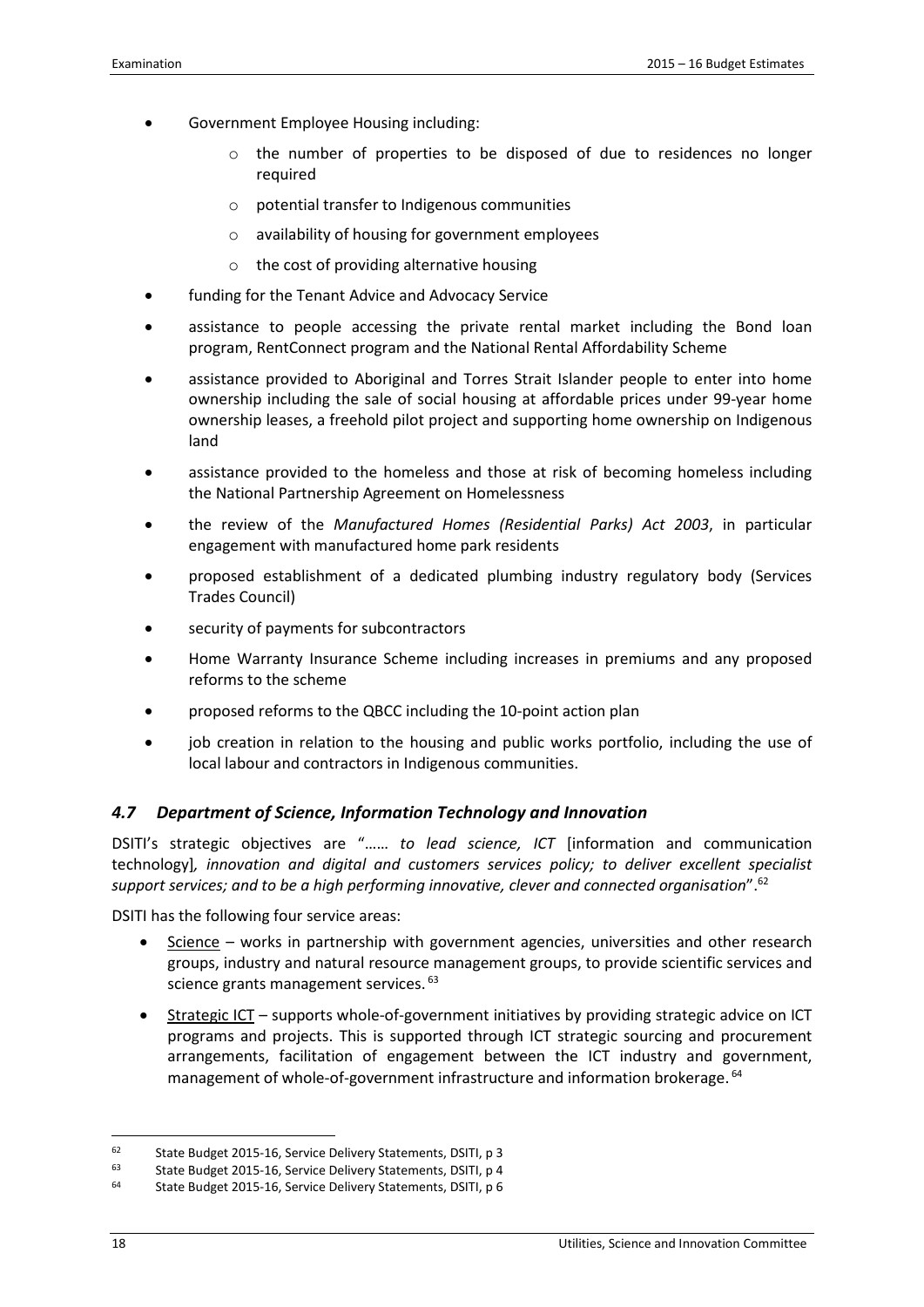- Digital Productivity and Services comprises of the Digital Economy and Productivity Office, Queensland State Archives (QSA), One-Stop-Shop and Smart Service Queensland. Key services include: provision, expansion and improvement of customer access to a wide range of government information services, collaborative projects and events to promote the adoption of digitally enabled technology and services across Queensland, and management, preservation and facilitation of access to Queensland's permanent archival records.<sup>65</sup>
- Strategic Policy and Innovation leads the innovation and entrepreneurship agenda, with a primary focus on increasing levels of innovation in business, and supporting the commercialisation of ideas in research organisations, startups and small to medium enterprises. It also supports innovation across government to facilitate innovative thinking for government services and challenges.<sup>66</sup>

In 2015-16, DSITI will administer the following funds on behalf of the State:

- \$2 million for CITEC to deliver GovNet services to the rest of the Queensland Government
- \$16.4 million for QSS for system and process improvement activity
- \$61.8 million for the Library Board of Queensland to improve access to library services, co-create Queensland's memory and extend the reach of learning and creative programs.<sup>67</sup>

| <b>Appropriations</b> | <b>Budget</b><br>2014-15<br>\$'000 | <b>Est. Actuals</b><br>2014-15<br>\$′000 | Vote<br>2015-16<br>\$'000 |
|-----------------------|------------------------------------|------------------------------------------|---------------------------|
| Controlled Items      |                                    |                                          |                           |
| departmental services | 362,789                            | 326,457                                  | 324,729                   |
| equity adjustment     | (43, 362)                          | (31, 653)                                | (7,689)                   |
| Administered Items    | 152,545                            | 125,455                                  | 71,625                    |
| Vote                  | 471,972                            | 420,259                                  | 388,665                   |

The following table compares the appropriations for the DSITI for 2014-15 and 2015-16.

*Source*: Appropriation Bill 2015, Schedule 2, p 10

# *4.7.1 Budget highlights*

-

Total capital purchases for the DSITI portfolio for 2015-16 are \$24.7 million and capital grants are \$23.9 million including its statutory body, commercialised business unit and shared service provider.<sup>68</sup>

Estimated concessions for the DSITI in 2015-16 include \$300,000 for the State Library of Queensland (SLQ) for venue hire rebates.<sup>69</sup>

Capital program highlights for 2015-16 include:

• \$8.2 million to manage the consolidation and upgrade of the finance and human resource systems managed by QSS

<sup>&</sup>lt;sup>65</sup> State Budget 2015-16, Service Delivery Statements, DSITI, p 7<br><sup>66</sup> State Budget 2015-16, Service Delivery Statements, DSITI, p 8

<sup>&</sup>lt;sup>66</sup> State Budget 2015-16, Service Delivery Statements, DSITI, p 9<br><sup>67</sup> State Budget 2015-16, Service Delivery Statements, DSITI, p 1

State Budget 2015-16, Service Delivery Statements, DSITI, p 11

<sup>68</sup> State Budget 2015-16, Capital Statement – Budget Paper No. 3, p 101

<sup>&</sup>lt;sup>69</sup> State Budget 2015-16, Budget Strategy and Outlook, Budget Paper No. 2, p 169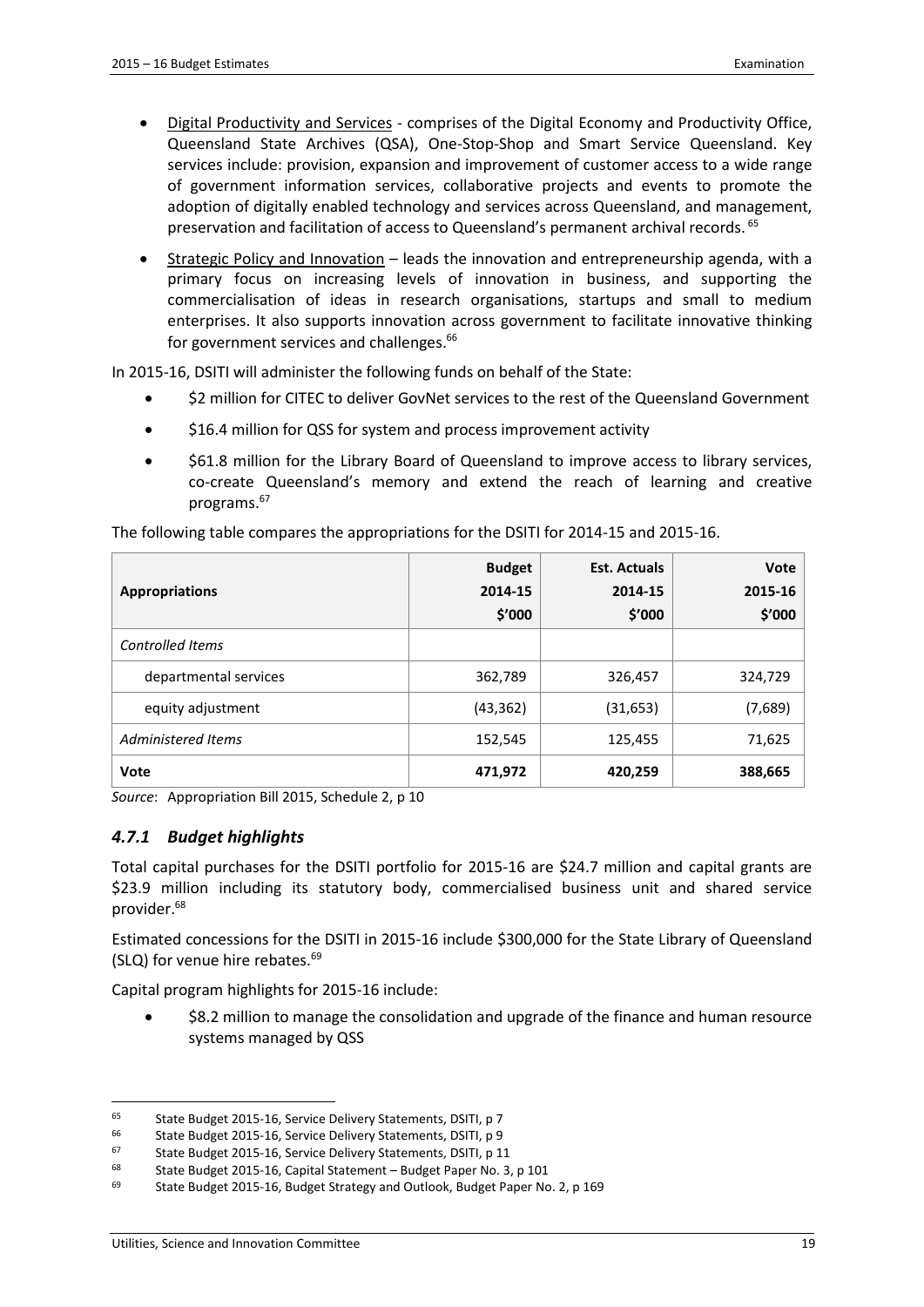- \$5.9 million for replacement of assets and information brokerage legacy software in CITEC
- \$4 million for ongoing replacement of departmental assets including essential scientific equipment
- \$3 million to the One-Stop Shop for the procurement of Queensland Government Customer Identity Management system and finalisation of phase 2 deliverables
- \$2.2 million to the Library Board of Queensland for the purchase of heritage and infrastructure collections, intangible assets in the form of digital collections as well as replacement of information technology and micrographic equipment
- \$1.1 million to the Government Wireless Network for the purchase of software to deliver an integrated digital wireless network for Queensland's public safety agencies and emergency workers.<sup>70</sup>

2015-16 service areas highlights for DSITI include:

**Science** 

- coordinate the first round of funding under the Advance Queensland initiative
- coordinate cross-agency reef science projects to inform land management practices and understand water quality impacts on the Great Barrier Reef
- continue to provide scientific and technical services, information and advice to support disaster response, management and recovery
- deliver the 2012-14 state-wide Land and Trees Study that will include Queensland land clearing rates to support natural resource management and property planning
- redesign the Long Paddock website to continue to provide the best climate advice tailored for Queensland to enable landholders, graziers and the general community to sustainably manage their stock, crops and pastures
- maintain the air quality monitoring network across locations in Queensland and continue to support environmental investigations
- complete Groundwater Dependent Ecosystem Mapping for 40 per cent of Queensland to provide baseline information to inform planning and development decision making.<sup>71</sup>

#### Strategic ICT

- continue to lead and embed ICT category management across the Queensland Government to ensure whole-of government needs are met
- implement the GWN throughout South East Queensland to increase network capability, functionality and security for public safety and emergency service agencies
- refresh the ICT Services Panel to ensure the most current and innovative suppliers are available to the Queensland Government
- continue to actively engage with the ICT industry and support small to medium enterprises to work with the Queensland Government, including implementing a codesigned ICT Industry Engagement Action Plan
- continue to deliver the Queensland Government ICT modernisation agenda to support a connected, integrated government that uses modern, innovative and cost-effective ICT

<sup>70</sup> State Budget 2015-16, Capital Statement – Budget Paper No. 3, p 101

<sup>71</sup> State Budget 2015-16, Service Delivery Statements, DSITI, pp 4-5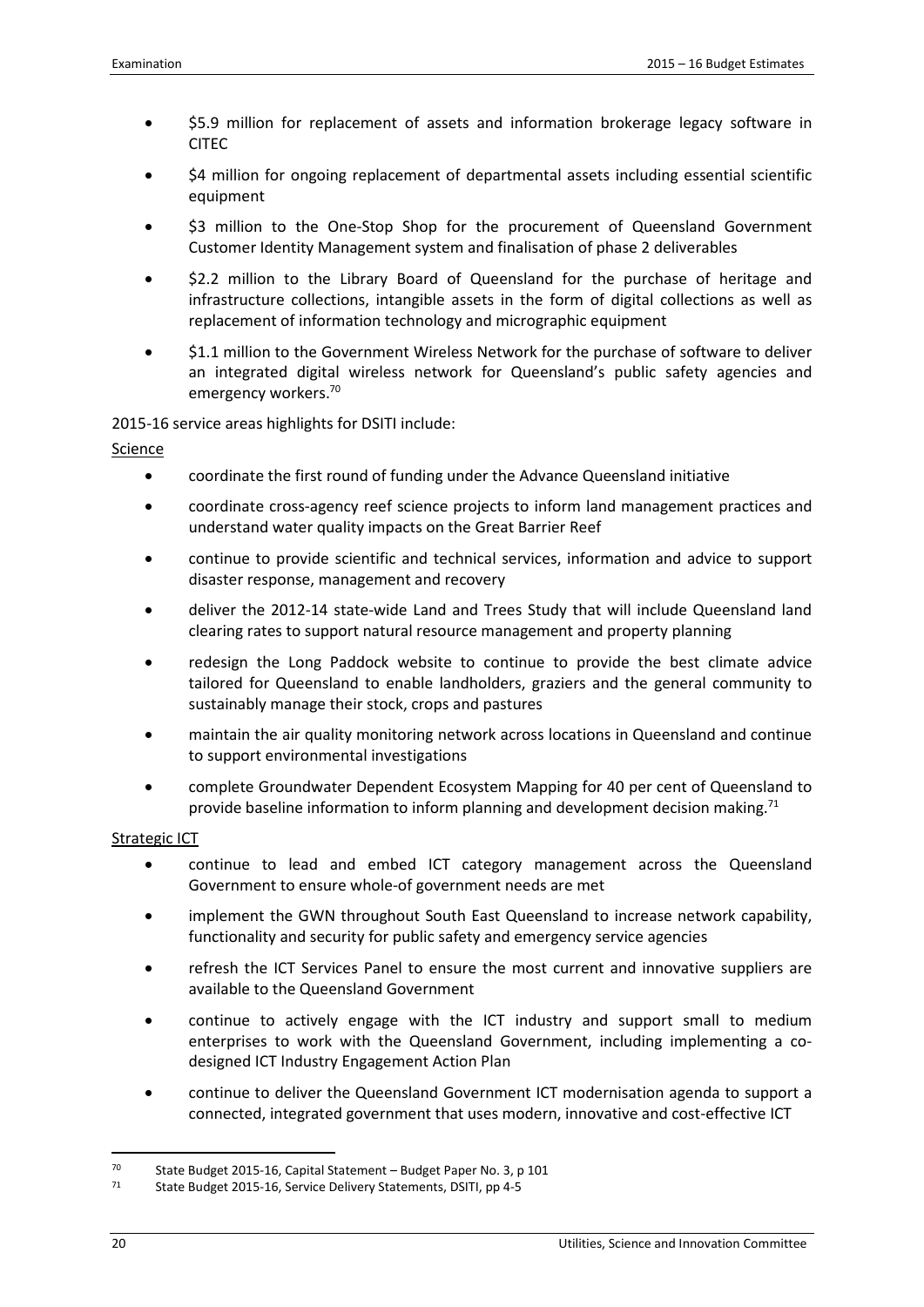- finalise the review of the Government Information Technology Contracting Framework and implement accepted recommendations to simplify ICT procurement for government and industry
- advance information management capability and work practices to improve the way information is shared with customers and across government
- continue to develop the public sector ICT workforce to support a growing digital and knowledge economy.<sup>72</sup>

#### Digital Productivity and Services

- further progress a digital economy policy and service agenda that promotes the increased use of digital technologies, applications and open data
- continue to implement the One-Stop Shop program by expanding the single customer log-in, proof of ID and my account concept; continuing to optimise high volume online services and improve online customer experience; and evaluate the results of the local service outlet pilots
- lead the review of the *Public Records Act 2002* and QSA will also undertake a review of the strategic direction of the Archives in the context of digital readiness, and will plan the design of a digital archives solution
- continue to provide service excellence to Queenslanders via phone 13QGOV and in person at Queensland Government Agent Program locations and Queensland Government Service Centres.<sup>73</sup>

#### Strategic Policy and Innovation

- Startup Queensland Fund the continuation of \$300,000 per annum in funding will assist in building capability within the Queensland startup community, including regional areas, by delivering practical information and advice; increased collaboration and networking opportunities, connectivity and transformational entrepreneurship
- launch and run the first round of the Knowledge Transfer Partnerships program utilising up to \$2 million in funding that is available for Queensland business in 2015-16 as part of the Advance Queensland initiative
- continue to support Queensland startups by providing early-stage, high-growth potential businesses with access to experienced entrepreneurs and incubator services, including an enhanced focus on delivering outreach programs to regional entrepreneurs
- recognise local 'grass roots' innovators and science champions across Queensland through the Science and Innovation Champions Program
- facilitate the placement of PhD students from participating Queensland universities in Queensland businesses through the PhD Employment Experience Program, to enable collaboration and knowledge sharing and deliver work ready PhD students to benefit Queensland business and industry.<sup>74</sup>

<sup>72</sup> State Budget 2015-16, Service Delivery Statements, DSITI, p 6

<sup>73</sup> State Budget 2015-16, Service Delivery Statements, DSITI, p 7

<sup>74</sup> State Budget 2015-16, Service Delivery Statements, DSITI, p 9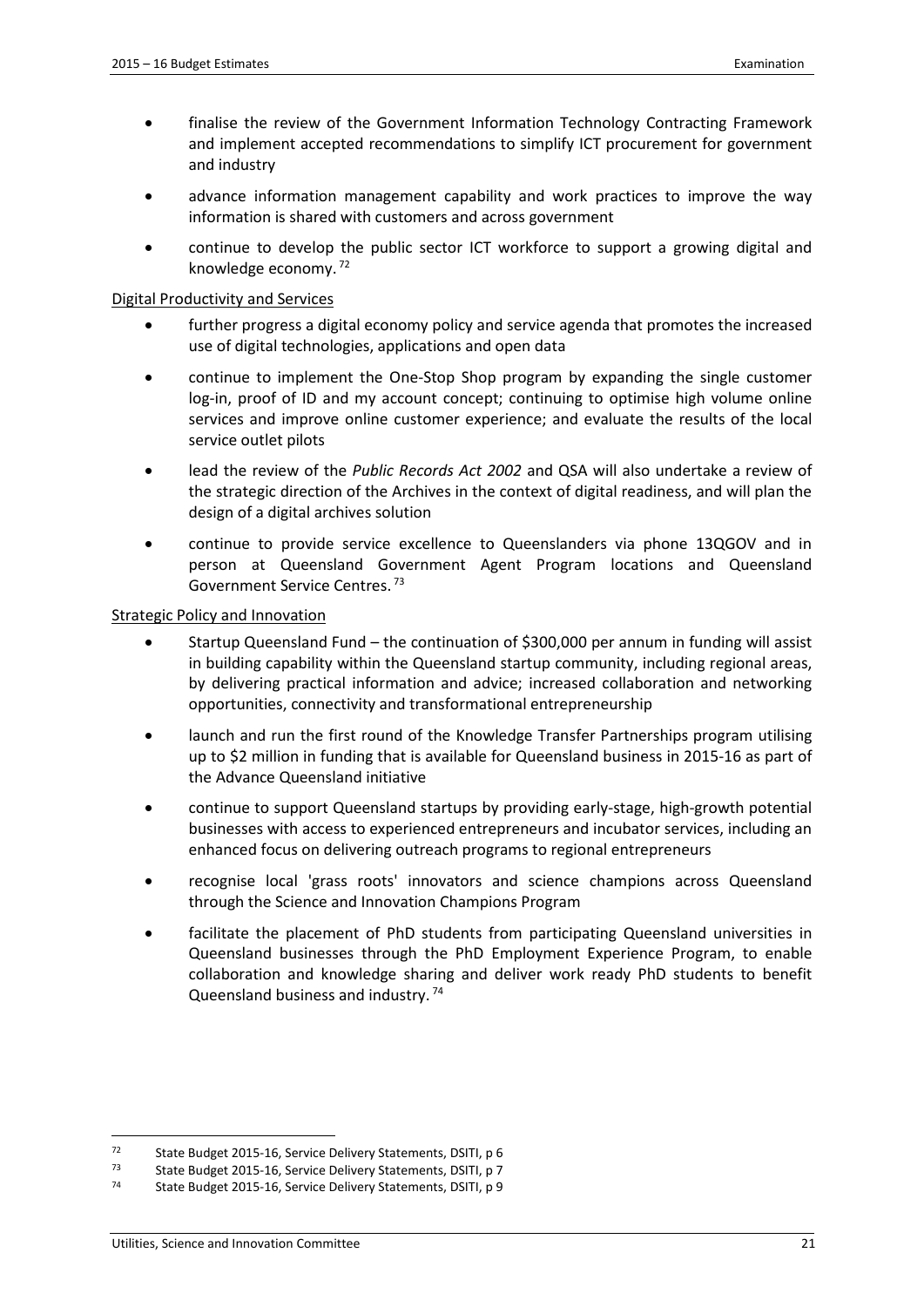# *4.8 CITEC*

CITEC delivers consolidated ICT infrastructure services for the Queensland Government, covering data centre, network, storage, data protection, and ICT platform and solution integration services. CITEC also delivers information solutions to customers in business and the community Australia-wide on a fully commercial basis.<sup>75</sup>

CITEC will remain a Queensland Government owned information and communication technology provider which will mean that in 2015-16, CITEC will continue to transition to the most appropriate business model to ensure efficiency, sustainability and continued delivery of excellent service that meet the needs of agencies and clients.<sup>76</sup>

| Agency       | 2014-15 Budget | 2014-15 Est. Act. | 2015-16 Budget |
|--------------|----------------|-------------------|----------------|
|              | \$′000         | \$′000            | \$'000         |
| <b>CITEC</b> | 167,113        | 160,652           | 147,372        |

The budget comparison for 2014-15 and 2015-16 for CITEC is shown below.<sup>77</sup>

*Source*: State Budget 2015-16, Service Delivery Statements – DSITI, p 39

#### *4.9 Queensland Shared Services*

QSS facilitates a range of corporate services including finance, human resource management and mail support services to government departments and statutory bodies, excluding Queensland Health and the Department of Education and Training.<sup>78</sup>

The budget comparison for 2014-15 and 2015-16 for QSS is shown below.<sup>79</sup>

| Agency                            | 2014-15 Budget | 2014-15 Est. Act. | 2015-16 Budget |
|-----------------------------------|----------------|-------------------|----------------|
|                                   | \$′000         | \$'000            | \$′000         |
| <b>Queensland Shared Services</b> | 168,320        | 163,320           | 158,441        |

*Source*: State Budget 2015-16, Service Delivery Statements – DSITI, p 50

In 2015-16 QSS will continue the business transformation agenda including ongoing work to:

- transition remaining out-of-support payroll systems to a modern supported environment with standardised processes
- automate payroll processes with greater self-service for employees and managers
- reduce transaction costs in the finance area with automation and e-forms
- undertake finance system upgrades to achieve modern, in-support and standardised environments. 80

<sup>75</sup> State Budget 2015-16, Service Delivery Statements, DSITI, p 35

<sup>&</sup>lt;sup>76</sup> State Budget 2015-16, Service Delivery Statements, DSITI, p 34<br><sup>77</sup> The table indicates the agency budget, it may not represent the

 $77$  The table indicates the agency budget - it may not represent the actual appropriation<br> $78$  State Budget 2015 16, Sonice Delivery Statements, DSLTL p.46

State Budget 2015-16, Service Delivery Statements, DSITI, p 46

 $79$  The table indicates the agency budget - it may not represent the actual appropriation

<sup>80</sup> State Budget 2015-16, Service Delivery Statements, DSITI, p 45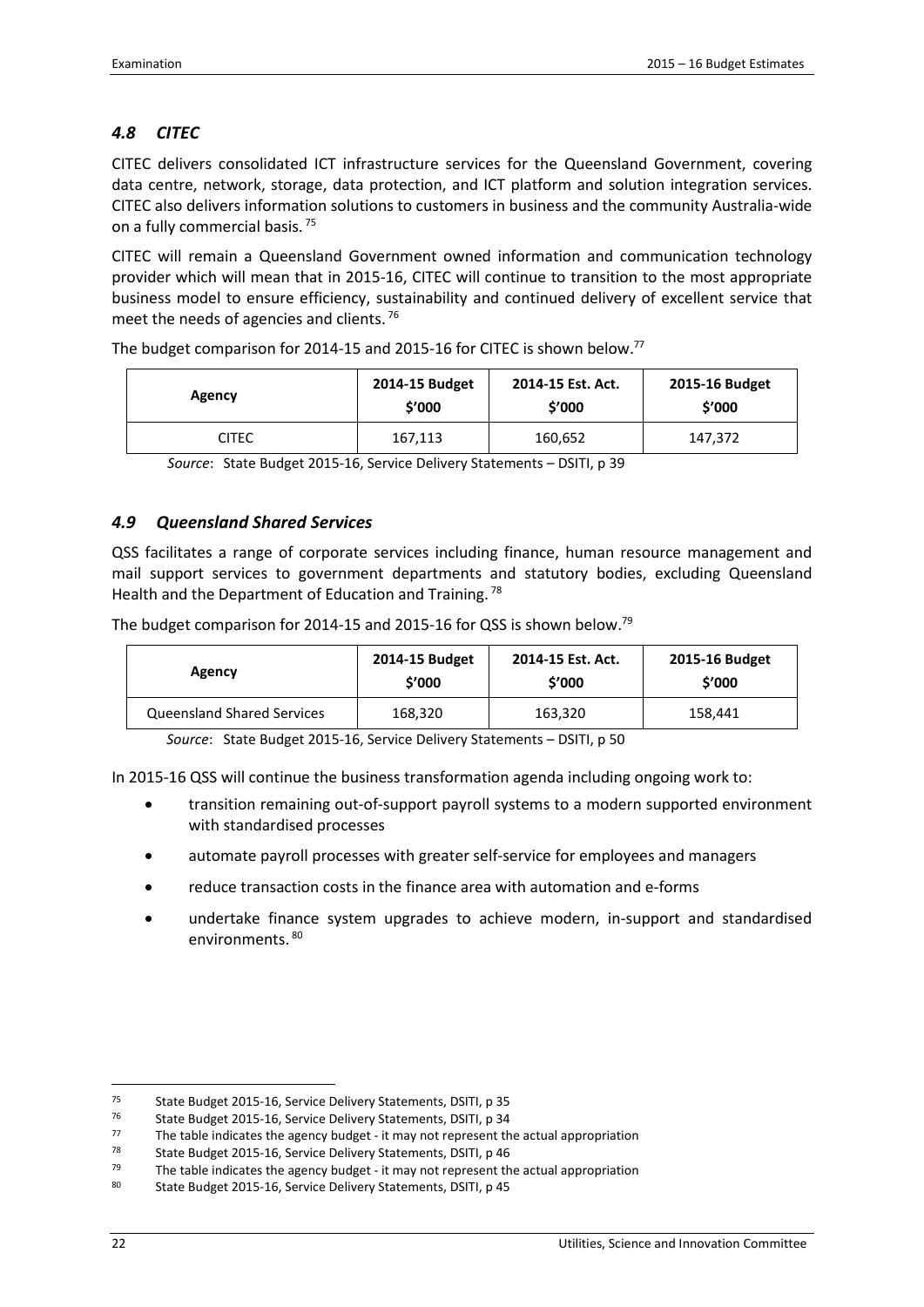#### *4.10 Library Board of Queensland*

SLQ is governed by an independent Board, the Library Board of Queensland, which is a Statutory Body enabled through the *Libraries Act 1998*. SLQ's legislated role is to collect and preserve Queensland's cultural heritage and ensure the intellectual and historical record is preserve for the future. Its key objectives are to enable access, engage the community and build capability. $81$ 

The budget comparison for 2014-15 and 2015-16 for SLQ is shown below.<sup>82</sup>

| Agency                      | 2014-15 Budget | 2014-15 Est. Act. | 2015-16 Budget |
|-----------------------------|----------------|-------------------|----------------|
|                             | \$′000         | \$'000            | \$'000         |
| State Library of Queensland | 63.480         | 68,877            | 68,318         |

*Source*: State Budget 2015-16, Service Delivery Statements – DSITI, p 58

2015-16 budget highlights for SLQ include:

- invest \$23.3 million in public library collections and services
- provide early childhood literacy programs, including First 5 Forever, Dad's Read and the National Summer Reading Club
- lead a broad community of interest to deliver year two of Q ANZAC 100
- pilot a new enterprise centre to support business, social enterprise and creative industries
- lead the National and State Libraries' Australasia Digital Infrastructure Collaboration project, piloting infrastructure for long term digital preservation.<sup>83</sup>

# *4.11 Key issues raised at the public hearing – Science, Information Technology and Innovation*

Key issues raised by the Committee in relation to DSITI included:

- ICT systems, including integrity and performance and government procurement processes in relation to the ICT needs of government agencies
- CITEC including its future business model, its role in relation to cybersecurity improvement and its customer performance standard
- Advance Queensland initiative including cost of administration, staffing, funding allocated to encourage women in science, the PhD scholarship program, funding for research fellowships
- scientific research programs and their success
- Public Library Grants, in particular in relation to Moreton Bay Regional Council
- First 5 Forever literacy program including funds allocated, access to the program, the assistance it provides in early childhood development and the cost of rebranding the program
- proposed health and knowledge precinct at the Commonwealth Games village site adjacent to Griffith University.

<sup>81</sup> State Budget 2015-16, Service Delivery Statements, DSITI, p 55

 $82$  The table indicates the agency budget - it may not represent the actual appropriation

<sup>83</sup> State Budget 2015-16, Service Delivery Statements, DSITI, p 55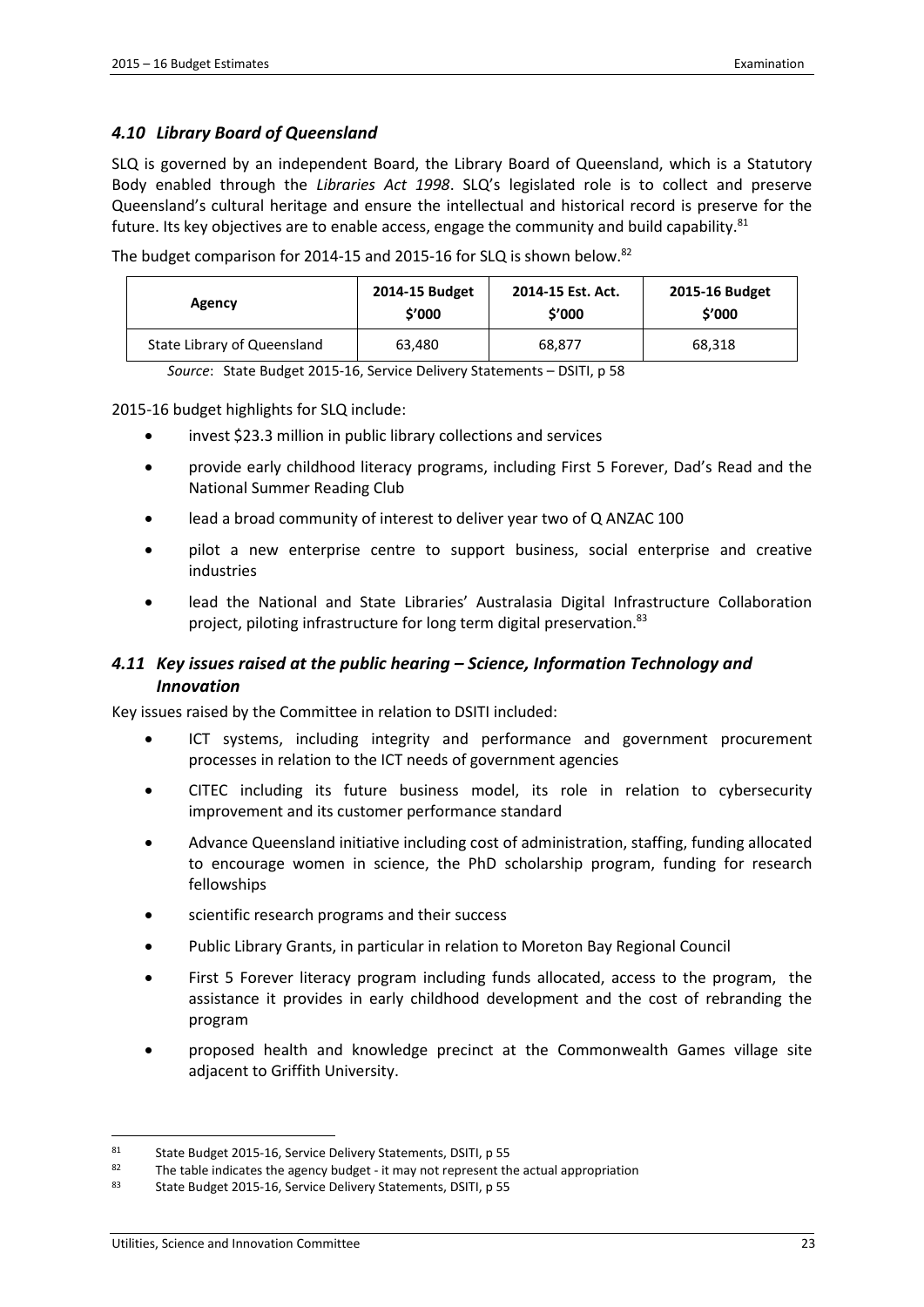# *Statement of Reservation*

This statement of reservation is submitted by Mr Rob Molhoek MP, the Member for Southport and Deputy Chair of the Utilities, Science and Innovation Committee.

# **Energy and Water**

The LNP Opposition believes the purpose of estimates is to allow for scrutiny of public monies and government policies. The LNP Opposition felt legitimate lines of questioning in relation to the appropriation, which included reference to the Service Delivery Statement, were in many cases unable to be explored by the Committee during the hearing.

Crucially important questions on the Australian Energy Regulator's draft and final determinations and the implication of these considerations on household power prices were ruled out of order.

Both the Ergon and Energex CEOs indicated during the estimates hearings that they had made revised submissions to the Australian Energy Regulator prior to the final five-year determination for the 2015-2020 regulatory period. The LNP Opposition believes the impacts of these submissions and determinations on household power bills should be fully understood by Queenslanders, however questions were consistently ruled out of order.

The committee chair even questioned whether the Member for Glass House should be allowed to ask questions about the number of employees at the government-owned corporations, stating:

*You are asking how they are running their business—that is not to do with the Appropriation Bill.* 

The LNP Opposition would like to refer the committee chair to previous estimates hearings, where the Member for Inala was allowed to ask questions, uninterrupted, about the number of staff at state-owned energy companies. Most notably, the 2014-15 budget estimates hearings on July 17, 2014.

When the Member for Glass House asked the director general questions about the impact of a 100 per cent dividends policy and the importance of retained earnings at state-owned electricity companies, the Minister interjected asking what part of the Budget he was referring to. The LNP Opposition finds it galling and embarrassing that the Minister would even question the relevance of these policies to the budget. The Minister even went so far as to waste the committee's time asking the Member for Glass House to point to the exact line of the page of the service delivery statement to which he was referring.

For the benefit of the Minister, the state-owned electricity companies are referred to throughout the budget documents, including this reference on page 3 of the service delivery statement - 'represent the Minister's interests in State-owned energy entities'. This year the state-owned electricity companies are forecast to provide \$1.3 billion in dividends to the budget. Their capital projects are included in the capital statement for the Department of Energy and Water Supply. This year the government implemented a 100 per cent dividends policy on these businesses, as identified at page 126 of Budget Paper 2. For the Minister to waste time and question the validity of asking questions about the ongoing management of these businesses defies belief.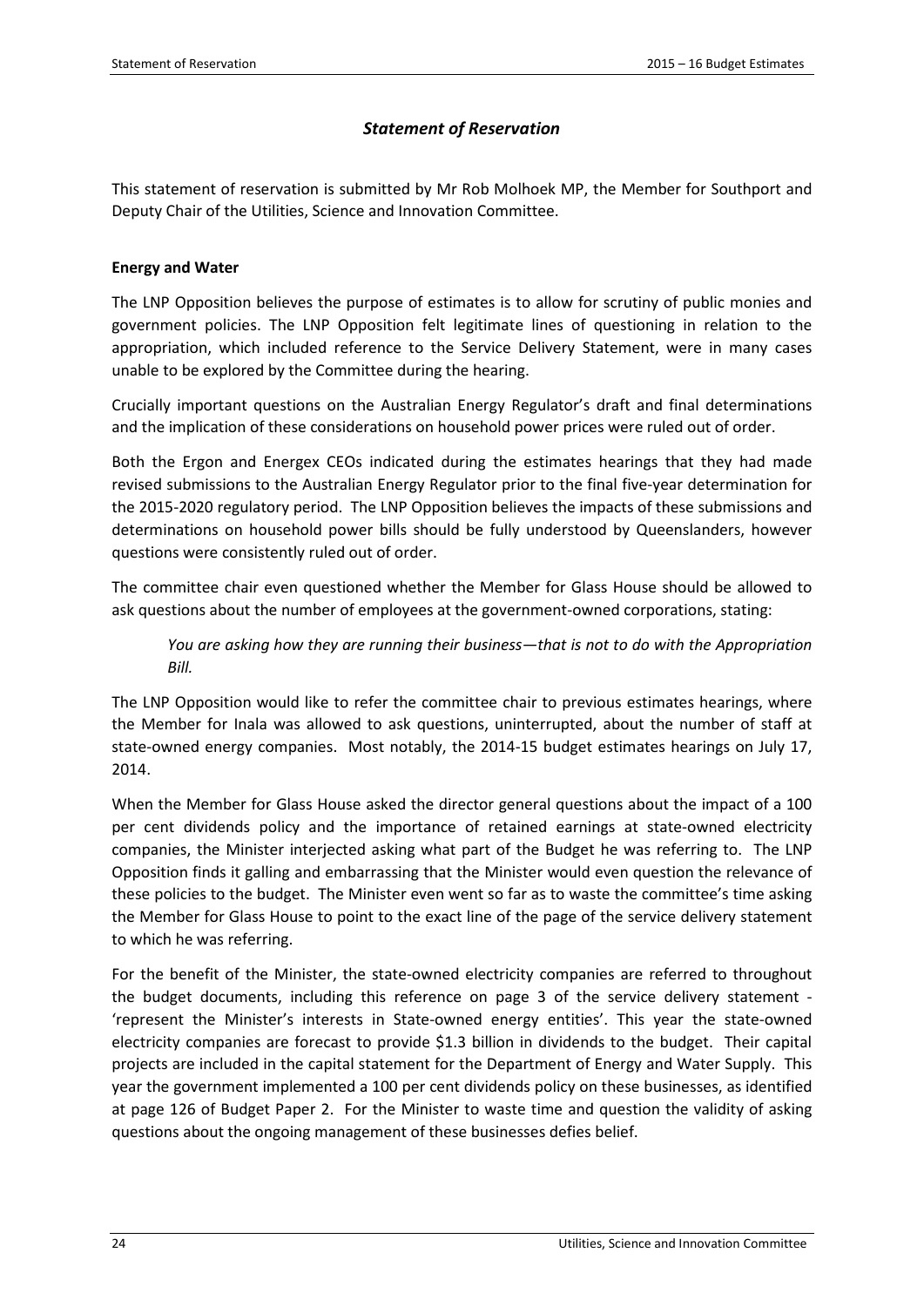The Minister employed the same tactics regarding questions around the Labor Government's decision to delay the move to market monitoring. At one stage the Minister even questioned whether the Member for Glass House should be able to table a document because it wasn't a budget document. Many documents are tabled throughout the estimates process, at all committees, which aren't budget documents. These documents are used to inform further debate on budget issues. The LNP Opposition believes this was either a deliberate attempt to waste time, or an illustration of the Minister's inexperience.

There were various other questions the LNP Opposition would have liked to have asked the Minister. There was only the brief opportunity to ask him about the proposal to merge the electricity generators, which has been criticised by the Australian Competition and Consumer Commission. Again, the budget papers do not provide detail as to whether this key election commitment is progressing, or indeed if it will happen at all.

#### **Main Roads**

The LNP Opposition recognises and supports the important work to upgrade the Peninsula Development Road to assist with developing Cape York and facilitating jobs growth in the region. While largely funded by the Commonwealth Government, it is being delivered by the State. In the interests of transparency and accountability the Member for Maroochydore, requested that the State Government releases the terms and conditions of the agreement signed with the Cape York Land Council.

This was to address concerns that the process has been undertaken in secret and that a number of Traditional Owners do not believe they were consulted in the development of the agreement and do not know what it contains. The Minister for Main Roads undertook to get back to the Member for Maroochydore about releasing the agreement, however the government has not yet responded.

On another issue, the Opposition holds reservations that the both the Minister and Director-General failed to rule out that Government owned construction arm, Roadtek, would be gearing up to compete with the private civil construction industry in the South-East Queensland region, despite considerable capacity in the private sector. While Roadtek has a role to play in areas of the State where there isn't the same private capacity or competition, the Opposition questions whether this is a good use of public resources

The LNP Opposition also expresses concerns that there is approximately \$670million in projects which have been rolled over from last financial year to this year. While some projects will have valid reasons for the delay in release of funds, the quantum of the rollover is significant. This adds to the uncertainty and lack of confidence in the construction market which saw an 11% downturn in the last quarter.

#### **Housing and Public Works**

The LNP Opposition believes the Minister's performance throughout the Estimates process reveals the lack of focus and commitment for the Ministers portfolio of Housing and Public Works. The Minister struggled to answer basic questions about the portfolio such as the average rent that a social housing tenant would currently pay in Queensland. The Minister was unable to list any new projects initiated under the Labor Government, instead having to take this question on notice. As the Minister responsible for housing the Minister should be aware of the rent that tenants have to pay and the initiatives being undertaken within their department.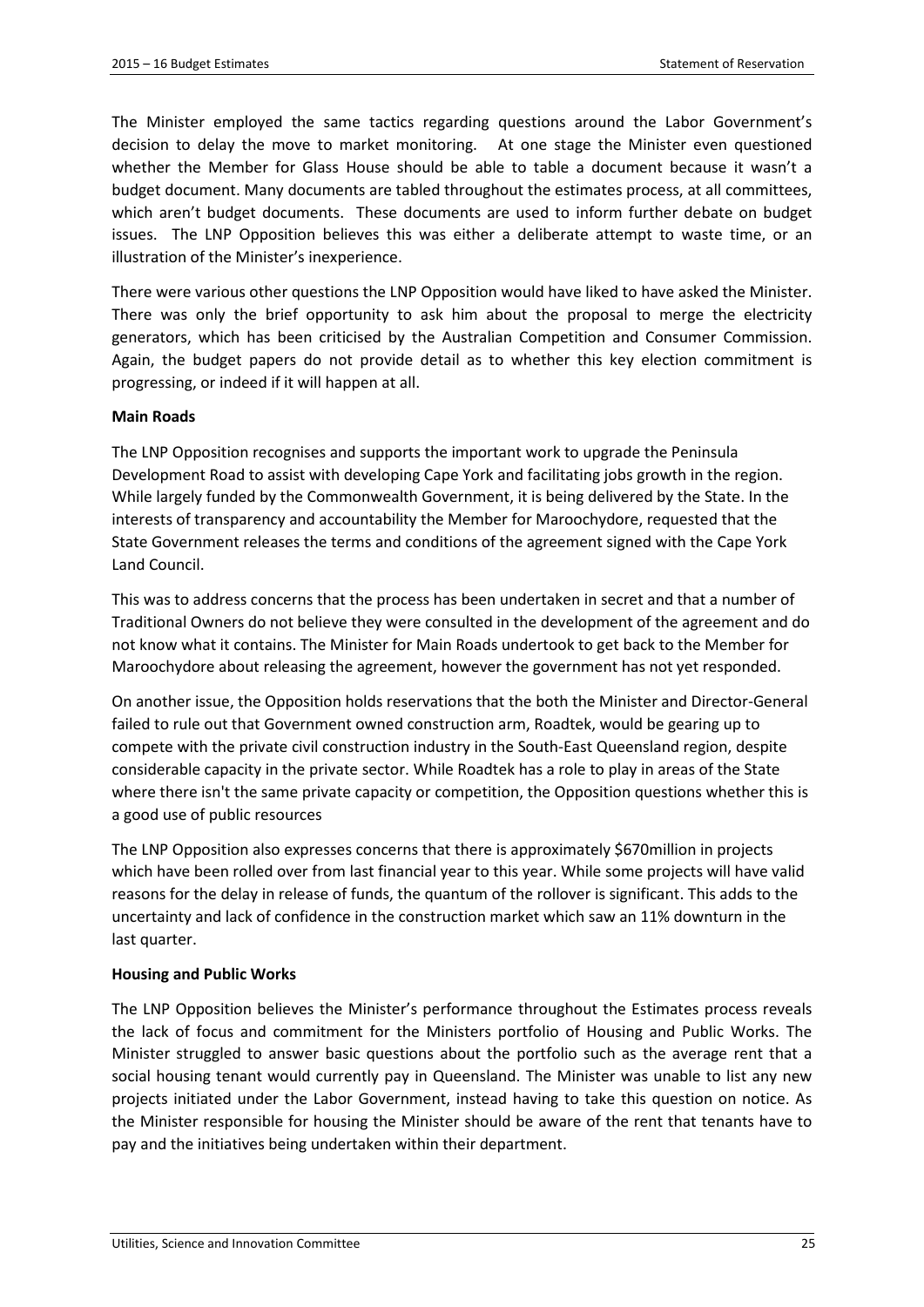The LNP Opposition is also concerned about delays to the Logan Renewal Initiative and the Gold Coast Revisitation project. This was potentially \$1.6billion in construction jobs, 4000 new homes at little or no cost to the government in Logan and the Gold Coast. Despite acknowledging the merit of the Logan Initiative, the Minister could not provide a definitive answer of just when this important project will go ahead. The Minister appears to more concerned with planning to plan and consulting about consulting than the Minister is about creating much needed jobs and building the new homes desperately required in Queensland.

It seems indefensible that the Minister would seek to delay these two important initiatives which already had departmental support and sign-off prior to the last election, and at a time when demand for social and affordable housing in the South East is at a premium.

Household stress in Logan and on the Gold Coast is significant as are the long wait lists for social and affordable housing. Furthermore there is an urgent need to reconfigure old and poorly maintained public housing stocks in the South East, especially as most of the social housing stock covered by these two initiatives were developed in the 1970s and early 1980s and as such does not meet current demand patterns.

Sadly also on hold in not only the development of new social and affordable housing stock for Logan but also an extensive community renewal program in partnership with Logan Council intended to encourage better outcomes with-in this community and a more balanced mix of housing stocks generally.

The Service Delivery Statement specifies that the Labor Government is proposing to sell 45 government employee houses worth \$12.5million in the 2015/16 financial year. However, there appears to be discrepancies between the figures stated in the Service Delivery Statement and a letter dated 20 August 2015, from the Department of Housing and Public Works regarding the marketing and sale of residential dwellings and land located throughout Queensland. The letter states that the department currently has some 64 properties and 97 residences up for sale in the 2015/16 financial year. Under questioning the Minister was unable to provide an adequate explanation regarding the discrepancy

Further, the LNP Opposition notes that the Minister's comments regarding the sale of government employee housing. During the estimates the Minister commented:

*"This is business as usual……. when the government do not need housing anymore for a particular purpose then we will divest that property"* 

The LNP Opposition does not believe this reflects previous stated objectives that the Labor Government will not sell any assets. This arguably an asset sale as it amounts to \$12.5million in sales.

The Labor Government is undertaking a number of reviews within the Housing and Public Works portfolio, particularly of the temporary absence policy and three strikes policy. The LNP Opposition is concerned that any changes to these successful policies will 15,780 people currently on the social housing waiting list, will miss out on public housing.

In the Capital Statement I note that there has been a significant reduction (approx. \$33m), from \$101.2m last financial year to \$67.2 in capital grant funds to be made available to community housing providers across Queensland this financial year. It's unfortunate that the incoming government does not appear to be providing any real or renewed support for these many hard working not for profit service providers across the state. These groups work hard to maximise the returns from community owned housing and often are the front line in supporting some of the more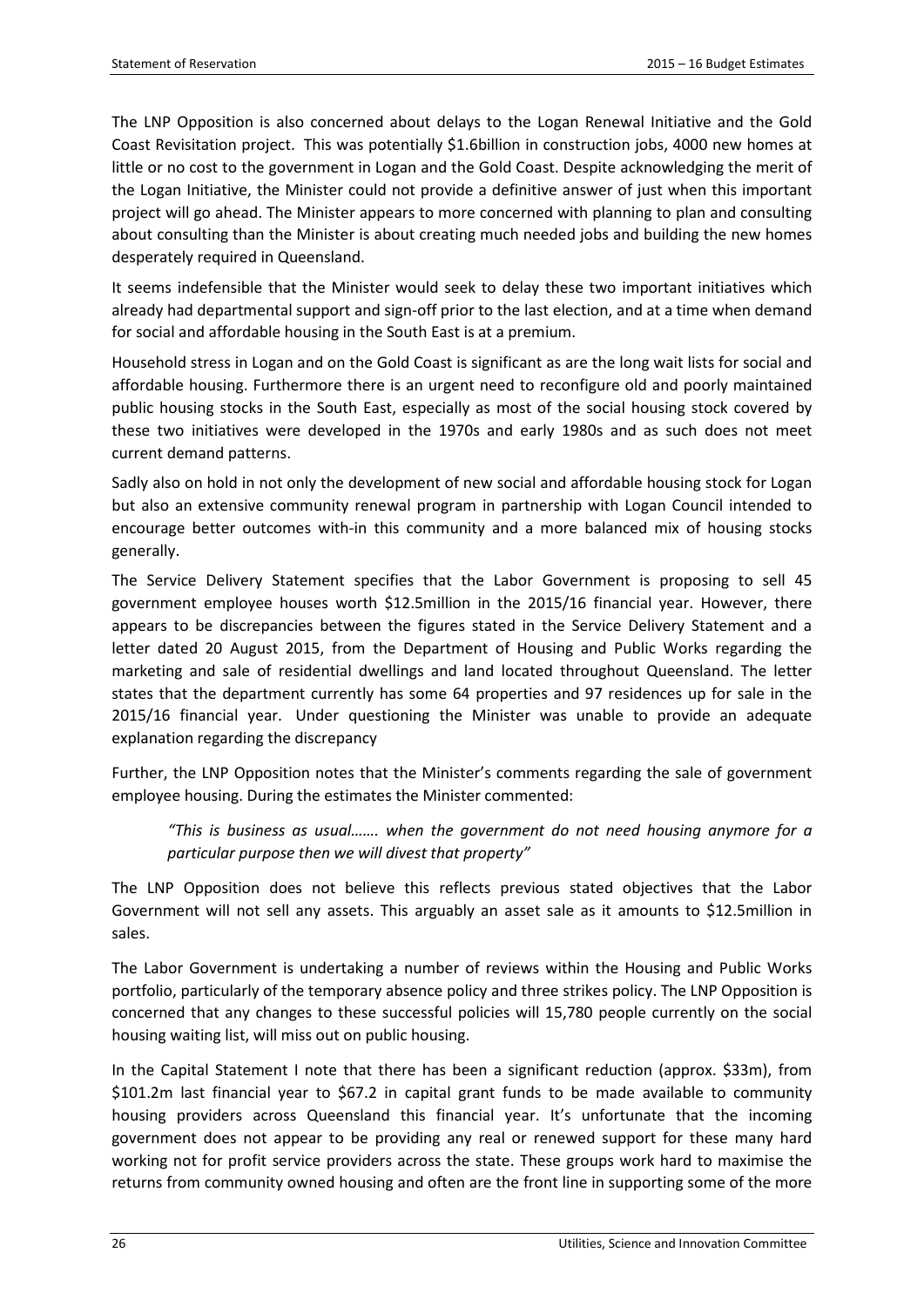marginalised individuals in our communities with a home and typically a broad range of other support services. Not only will this reduction in capital result in less housing being developed where it is most needed but the lack of support from the government will only serve to demoralise and disappoint those many volunteers and volunteers boards and committee workers from around Queensland who give their time and talent so freely to help build a better, more inclusive and supportive communities.

I note also that while the overall capital works program is up some \$84 million the Minister was unable to identify a single new housing project or initiative that wasn't simply a carryover from the previous Minister's Housing 2020 Vision to build 12,000 affordable and social housing dwellings.

In fact in her response to questioning about the capital works budget the Minister described the program as simply being, "of a rolling nature". This is hardly the passion and conviction I would have hoped to have heard from a Minister with responsibility to provide for one of life's most fundamental essentials, shelter. Queenslanders whether disadvantaged, marginalised or hard working low income workers are all important and the Government should be ashamed at its inaction and failure to progress with all urgency initiatives like those proposed for Logan and the Gold Coast.

These initiatives were to pave the way for similar programs across Queensland in places like Hervey Bay, Bundaberg, Rockhampton, Mackay, Townsville and Cairns to name a few. I sincerely hope that the government does not waste too much more time or for that matter financial resources on more consultation when those funds and resources could be better spent actually building homes.

#### **Science and Innovation**

This year's Estimates process prohibited proper scrutiny of the Minister in relation to her portfolio and in particular the policy that is meant to be the flagship initiative of the government's budget. As noted, by the Member for Toowoomba South, over the roughly two hundred and fifty hour period of estimates, only one hour was made available for the portfolio of Science and Innovation, compared with approximately five hours of scrutiny made available for Science, Information Technology and Innovation last year under the previous government.

The LNP Opposition is supportive and remains committed to any initiatives that invest in the critical areas of research and innovation. Concerns are reserved though, that for such a critical area that is meant to the flagship initiative for this government, the Minister was unable to answer questions in detail on the Advance Queensland Initiative, particularly in relation to the funding that will be directed to the administration of the program or when specific programs will be begin to be implemented.

Further, during the Estimate Hearings the Minister was asked by the LNP Opposition when the initiatives announced in the Government's Advance Queensland Plan would be implemented. The Minister responded that the Plan had not yet commenced as the Government was establishing an Implementation Committee to oversee delivery of this Plan. It seems incomprehensible that the central platform announced by the Government as part of their Budget remains stalled. The LNP Opposition will continue to monitor the implementation of this program to ensure the best outcomes in this critical area for Queenslanders.

The LNP Opposition believes the Minister's performance in the Estimates hearing is indicative of a lack of commitment and long term planning by the government across a wide range of issues. The Minister was unable to outline the steps she is taking as the Minster to ensure critical data is shared across government.